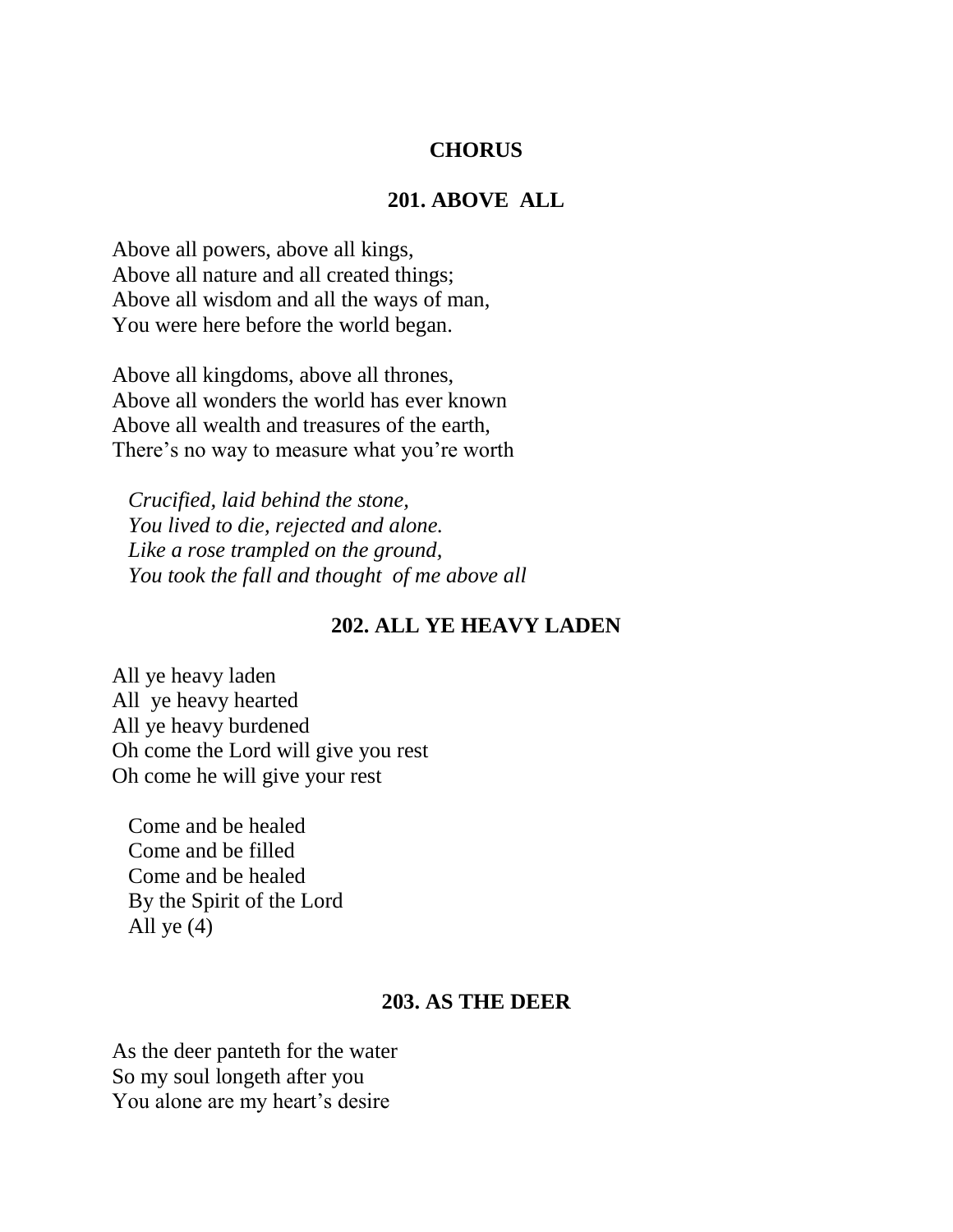And I long to worship you You alone are my strength my shield To You alone may my spirit yield You alone are my heart's desire And I long to worship you.

Maangal Neerodai Vaanjipadhupol Yen Aathumaa Vaanjikudhe Neer Maathiram Yendhan Aathma Nesar Vummai Aaradhikiren Neeren Belanum Yen Kedagamaam Yenaavi Yendrum Vumakadipaniyum Neer Maathiram Yendhan Aathma Nesar Vummai Aaradhikiren

## **204. BLESSED BE THE NAME**

Blessed be the name of the Lord (3) Most High

 *The name of the Lord is a strong tower The righteous run into it and they are safe*

Glory to the name of the Lord ...

# **205. CHANGE MY HEART**

*Change my heart, O God Make it ever true Change my heart O God May I be like you,*

You are the potter I am the clay Mold me and make me This is what I pray.

 *Matrum En Nenjai, Thooimaiyai Endrum Raja Rajane, Vummai Pol Aakkum*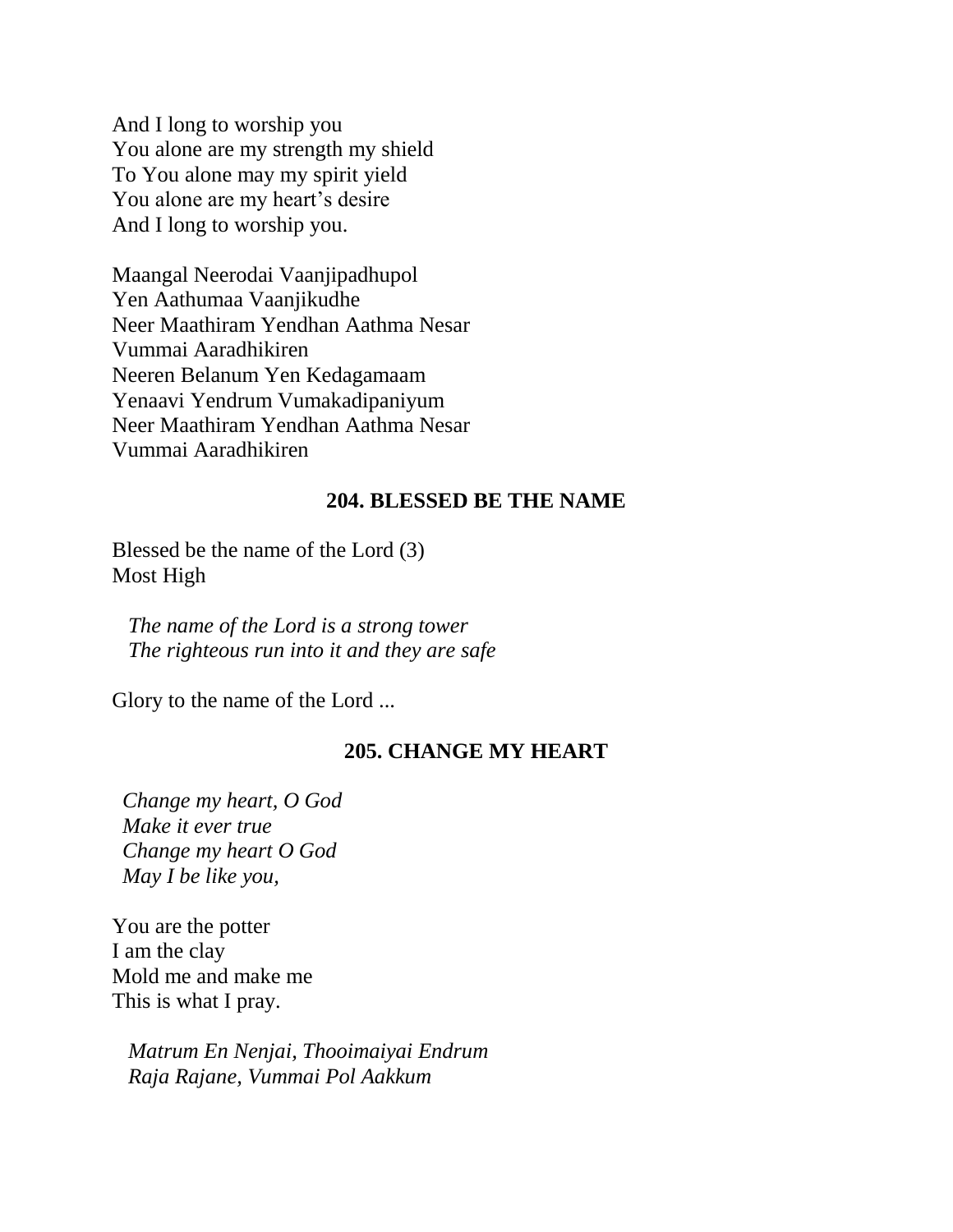Kuyavan Neer Thame, Kaliman Naane Vuruvakkum Ennai, Eethan Jebame

## **206. COME NOW IS THE TIME**

Come, now is the time to worship Come, now is the time to give your heart Come, just as you are to worship Come, just as you are before your God

One day every tongue will confess You are God One day every knee will bow Still the greatest treasure remains for those Who gladly choose you now

Come, now is the time to worship Come, now is the time to give your heart Come, just as you are to worship Come, just as you are before your God

One day every tongue will confess You are God One day every knee will bow Still the greatest treasure remains for those Who gladly choose you now

# **207. CREATE IN ME A CLEAN HEART**

Create in me a clean heart O God, And renew a right spirit within me (2) And cast me not away from Thy presence O Lord And take not thy Holy Spirit from me Restore unto me the joy of Thy salvation And renew a right spirit within me.

Yennil Sutha Irudhayam Srishtiyum Dhevaa Nilaivaramaana Aaviyai Pudhupiyum (2) Vum Samoogam Vittu Yennai Thalladheyum Parisutha Aaviyai Yedukaamalum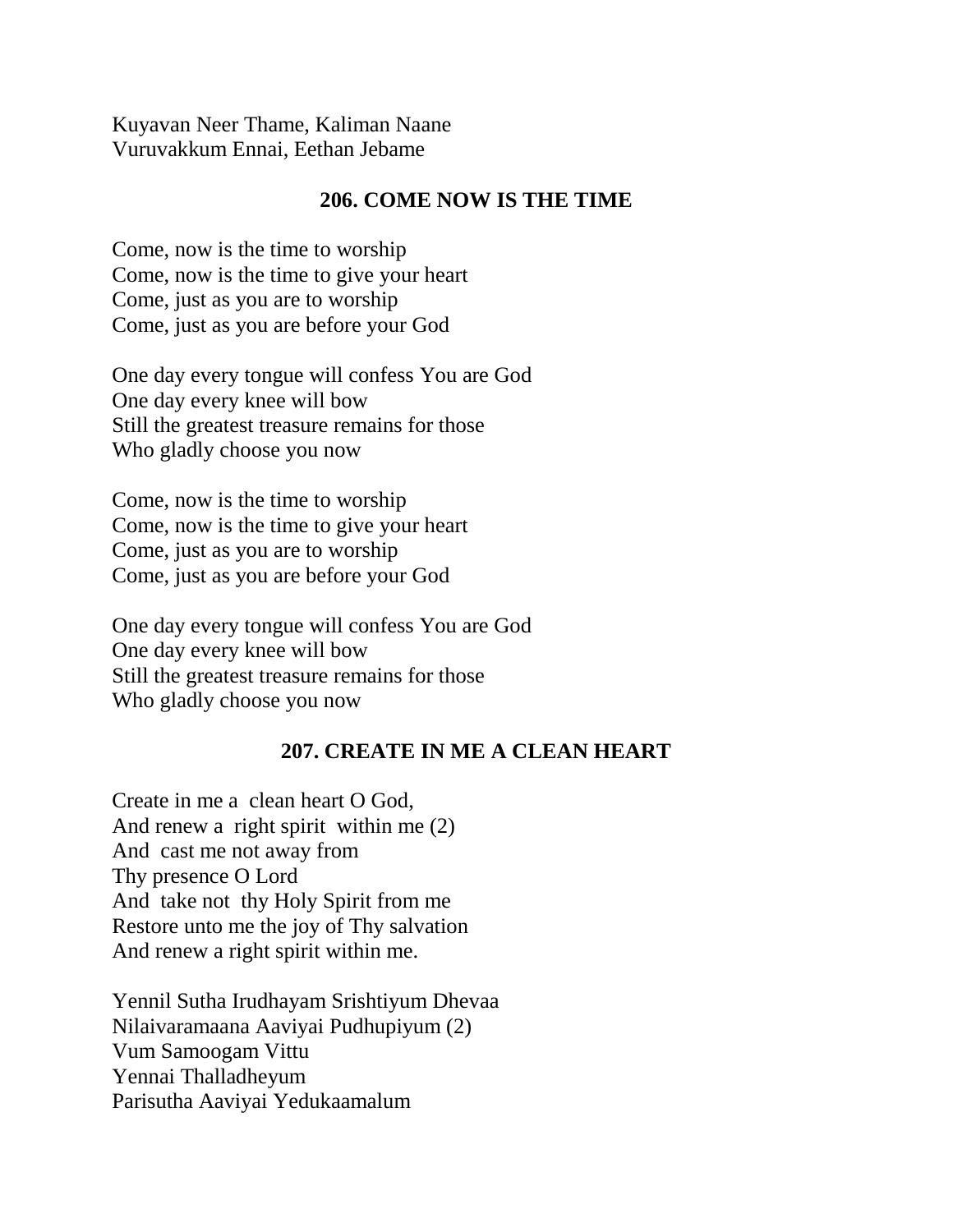Ratchipin Santhoshathai Meendum Yenaku Tharum Nilaivaramaana Aaviyai Pudhupiyum

### **208. DO LORD**

 *Do Lord O do Lord O do remember me (3) Way beyond the blue*

I've got a home in glory land That outshines the sun (3) Way beyond the blue

I took Jesus as my Saviour You take Him too (3) Way beyond the blue

# **209. DON`T YOU WANT TO GO**

 *Don`t you want to go to that Iand? (3) Where I`m bound (2)*

I`ve got a Saviour in that land... Nothing but love in that land... Nothing but peace in that land... Nothing but joy in that land...

### **210. EVERYTHING'S ALRIGHT**

Everything's all right In my Father's house (3) Everything's all right in my Father's house Where is joy, joy, joy.

Jesus is the way.... Come and go with me.... Won't you come with me....

Ellame Vundu En Appa Veetile Appa Veetile (2)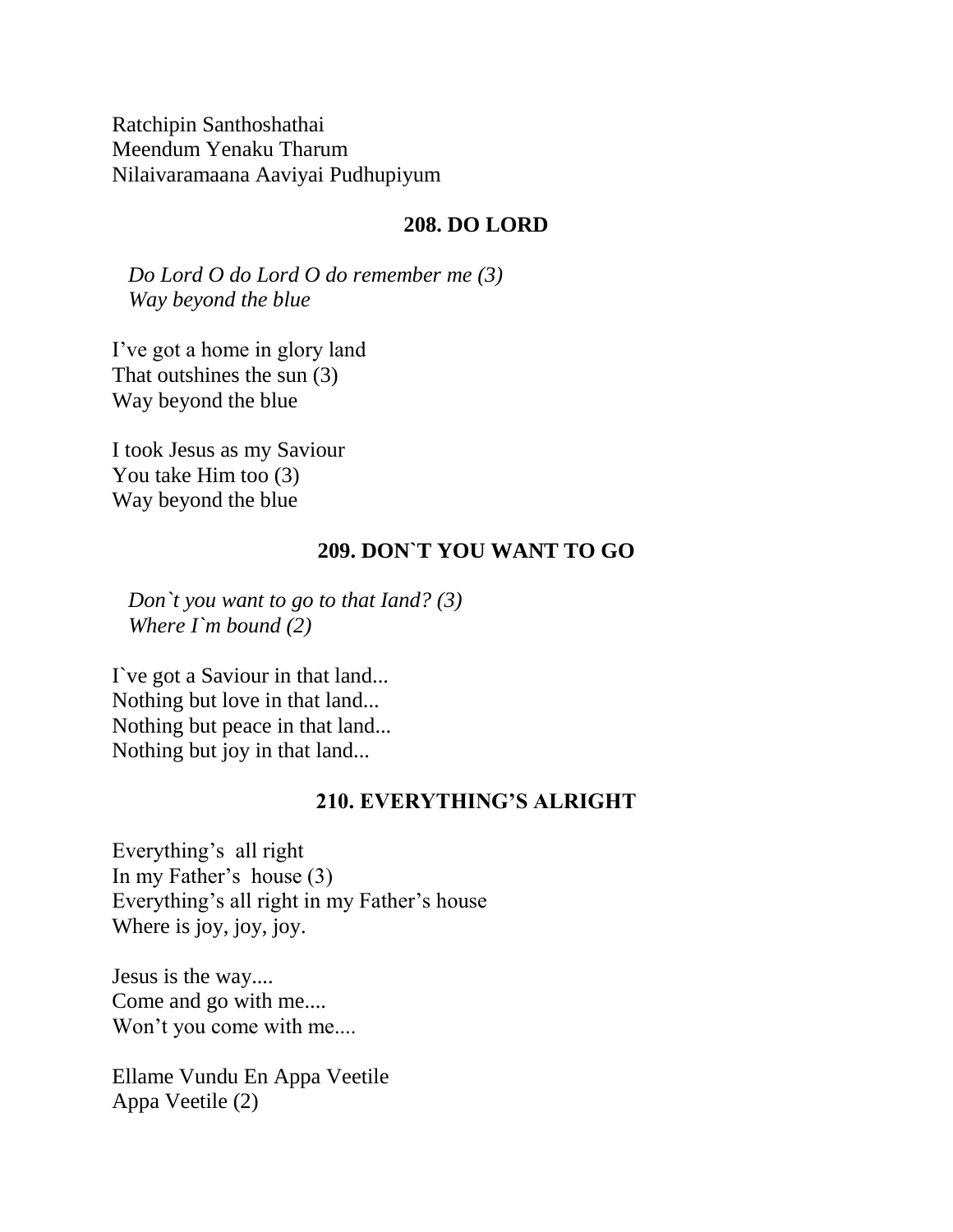Ellame Vundu En Appa Veetile Angu Inbam, Inbam, Inbame

Yesuve Vazhi En Appa Veetirku..... Vaarum Pogalam En Appa Veetirku..... Thunbam Illaiye En Appa Veetile..... Neeyum Varalaam En Appa Veetirku.....

### **211. FATHER I ADORE YOU**

Father I adore you, And I lay my life before you, How I love you.

Jesus....., Spirit .....

Pidhaave Vummai Thozhugindren Yennai Vumakke Padaikindren Vummil Anbu Kooruven

Yesuve...., Aaviye....

## **212. FOR THE LORD IS MARCHING**

For the Lord is marching on And His army is ever strong And His glory shall be seen upon our land Raise the anthem, sing the victor's song Praise the Lord for the battle's won No weapon formed against us shall stand

 *For the Captain of the host is Jesus, We're following in his footsteps; No foe can stand against us in the fray*

We are marching in Messiah's band The keys of victory in His mighty hand Let us march on to take our promised land! For the Lord is marching on And His army is ever strong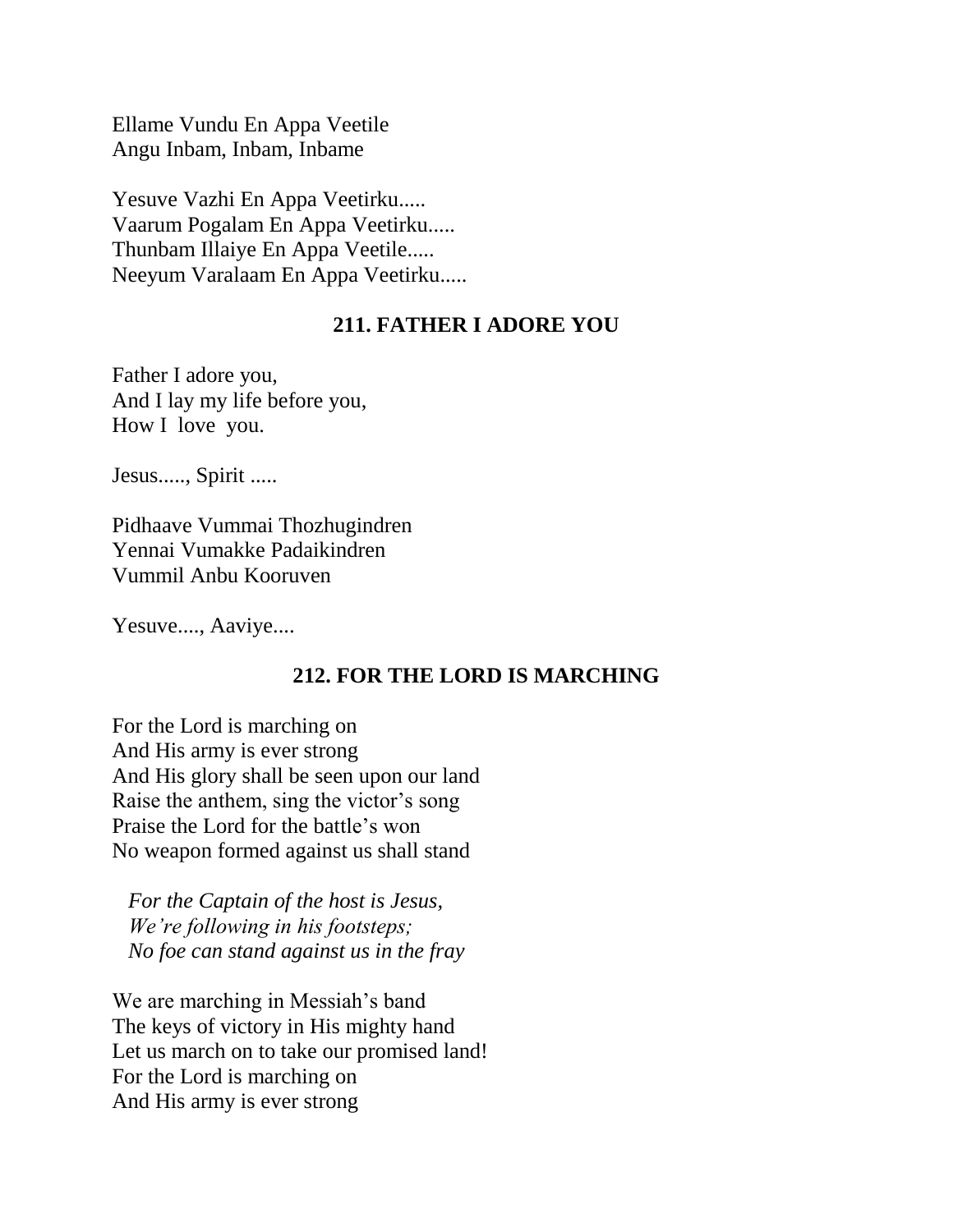And His glory shall be seen upon our land

# **213. GIVE ME OIL IN MY LAMP**

Give me oil in lamp, keep me Burning, burning, burning. Give me oil in my lamp, I pray. Give me oil in lamp, keep me Burning, burning, burning Keep me burning till the end of day.

Sing Hosanna (3) To the king of kings!

Give me love ... Keep me loving. Give me joy ... Keep me singing.

# **214. GIVE THANKS**

Give thanks with a grateful heart Give thanks to the Holy one Give thanks because He's given Jesus Christ, His son And now let the weak say I am strong Let the poor say I am rich Because of what the Lord has done for us Give thanks (2)

Nandri Vulla Niraivudan Nandri Parisutharke Nandri Dhevakumaaran Yesuve Thandhaar Belaveenan Belavaan Yendru Solluvaan Dharithiran Sezhithiduvaan Dhevanin Seyal Idhuve Namakkai Nandri (2)

# **215. GLORY, GLORY HALLELUJAH**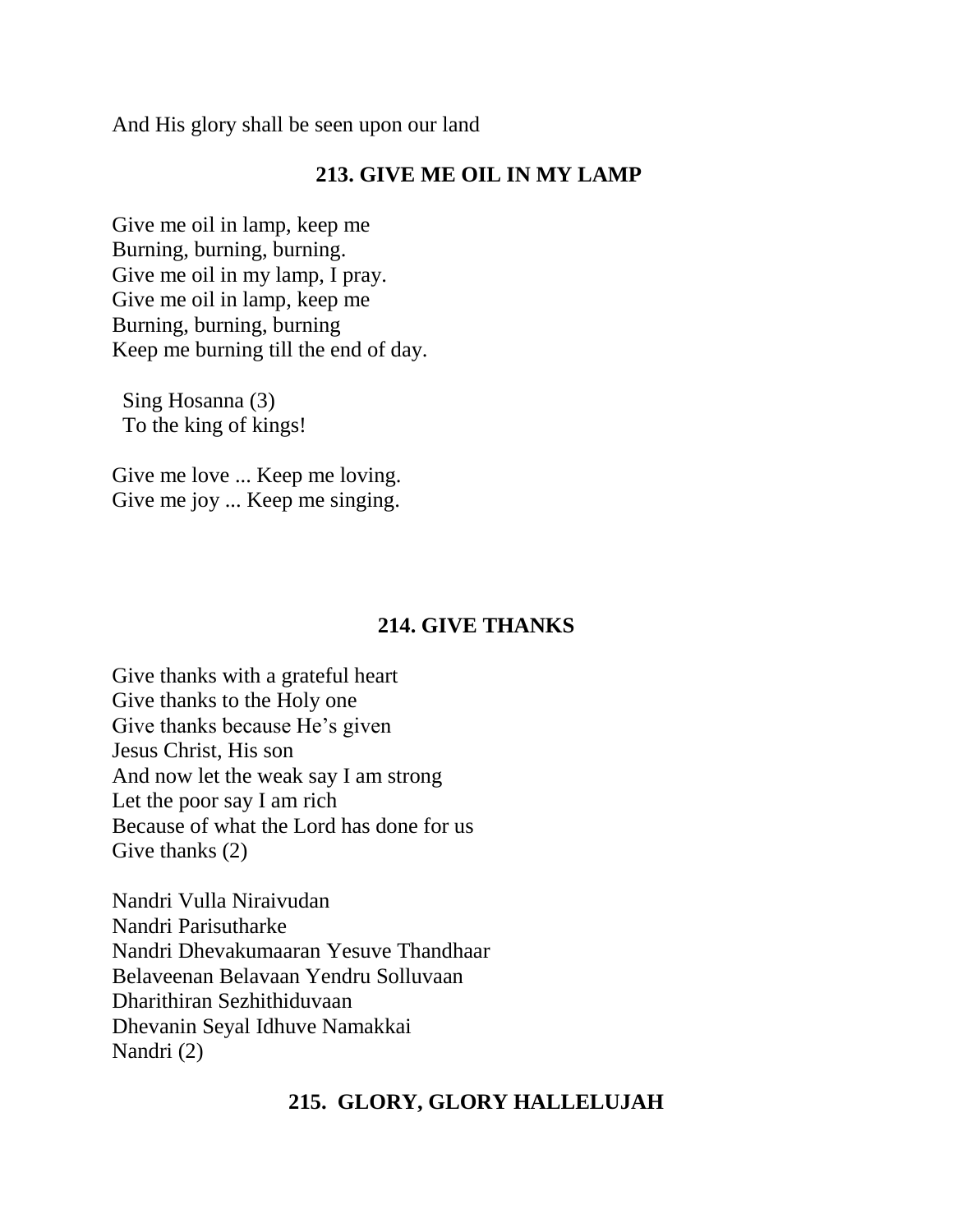*Glory, glory Hallelujah Since I laid my burdens down Way On Down (2)*

Friends don't treat me, like they used to.... Gonna meet my, loving Jesus.... Gonna sit at the welcome table....

# **216. GLORY, GLORY IN THE HIGHEST**

Glory, glory in the highest, Glory, to the Almighty Glory, to the Lamb of God Glory to the Living Word I give glory to the Lamb I give glory (glory), glory (glory), Glory, glory to the Lamb I give glory to the Lamb

Praises...., Honor.....

# **217. GOD IS GOOD**

God is good, we sing and shout it God is good, we celebrate God is good, no more we doubt it God is good, we know its true

And when I think of His love for me My heart fills with praise And I feel like dancing For in his heart there is room for me And I run with arms open'd wide We know its true.

## **218. HAIL JESUS YOU'RE MY KING**

Hail Jesus You're my King Your life frees me to sing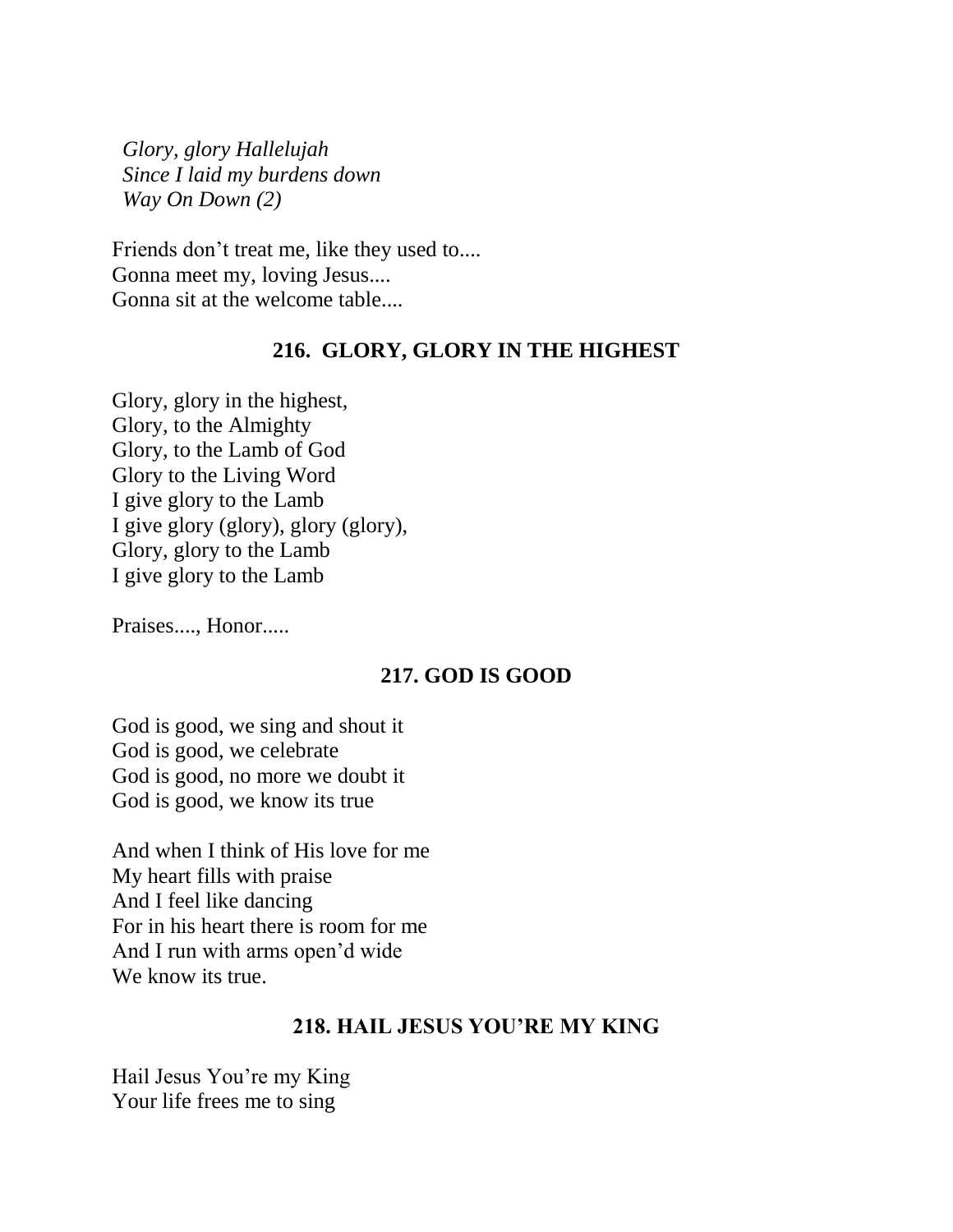I will praise You all my days You're perfect in all Your ways

Hail Jesus you're my Lord I will obey your word Want to see Your kingdom come Not my will but Yours be done

Glory, glory to the Lamb You take me into Your Land We will conquer in Your name And proclaim that Jesus reigns

Hail, hail Oh Lion of Judah How wonderful You are Hail, hail Oh Lion of Judah How powerful You are

## **219. HARD FIGHTIN' SOLDIER**

 Lord I'm a hard fighting soldier On the battlefield (3) Yes I'm bringing souls to Jesus By the service that I yield

I've got a helmet on my head And in my hand a sword and shield (3) Yes I'm bringing souls to Jesus By the service that I yield

You've got to walk right and talk right and Sing right and pray right on the battlefiled(3) Yes I'm bringing souls to Jesus By the service that I yield

When I die let me die In the service of the Lord (3) I'll keep on bringing souls to Jesus By the service that I yield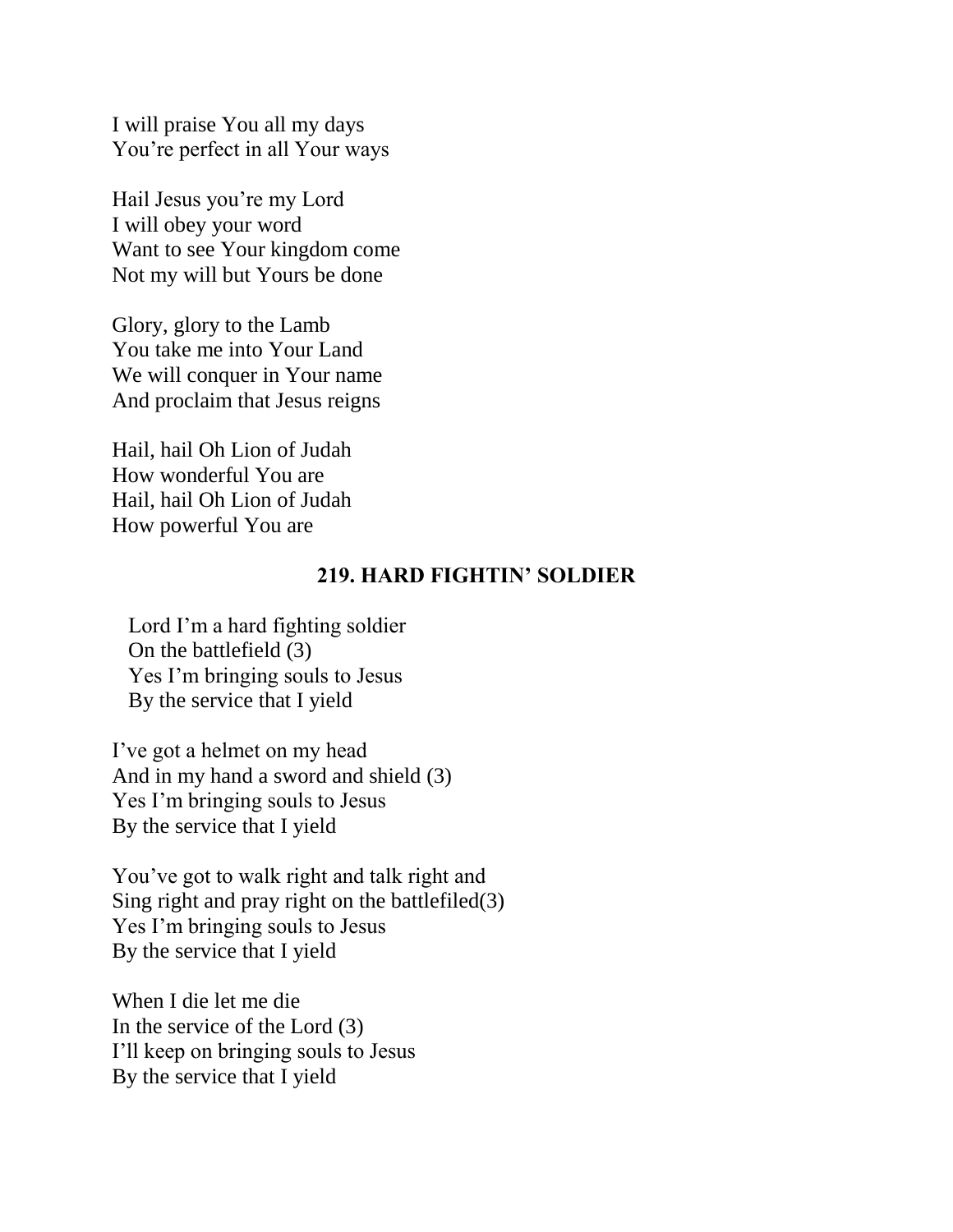# **220. HA-LA-LA-LA-LE-LU-JAH**

 Ha-la-la-la-la-la-le-lu-jah (3) Ha-la-la-la-la-le le-lu-jah

Give a big hug to the one next to you Give a big hug and sing along Give a big hug to the one next to you Give a big hug and sing

Give a big smile.....

## **221. HE IS MY EVERYTHING**

He is my everything, He is my all He is my everything, both great and small He makes my life complete, Makes everything new He is my everything, for ever more

Yellam Yen Yesuve, Yellam Avare Sirudhum Peridhayinum Yellam Avare Pudhidaai Yen Jeeviyam Maatrugindraar Yenakellam Yesuve Yendrendrume

# **222. HE MADE A CHANGE**

 *He made a change... .... in the way that I'm walking He made a change.. ... in the way that I'm talking Old things passed away Behold everything's new.*

 *He made a change ... ... in the life that I'm living I'm born again, set free, finally forgiven. If He can make a change in me He can make a change in you*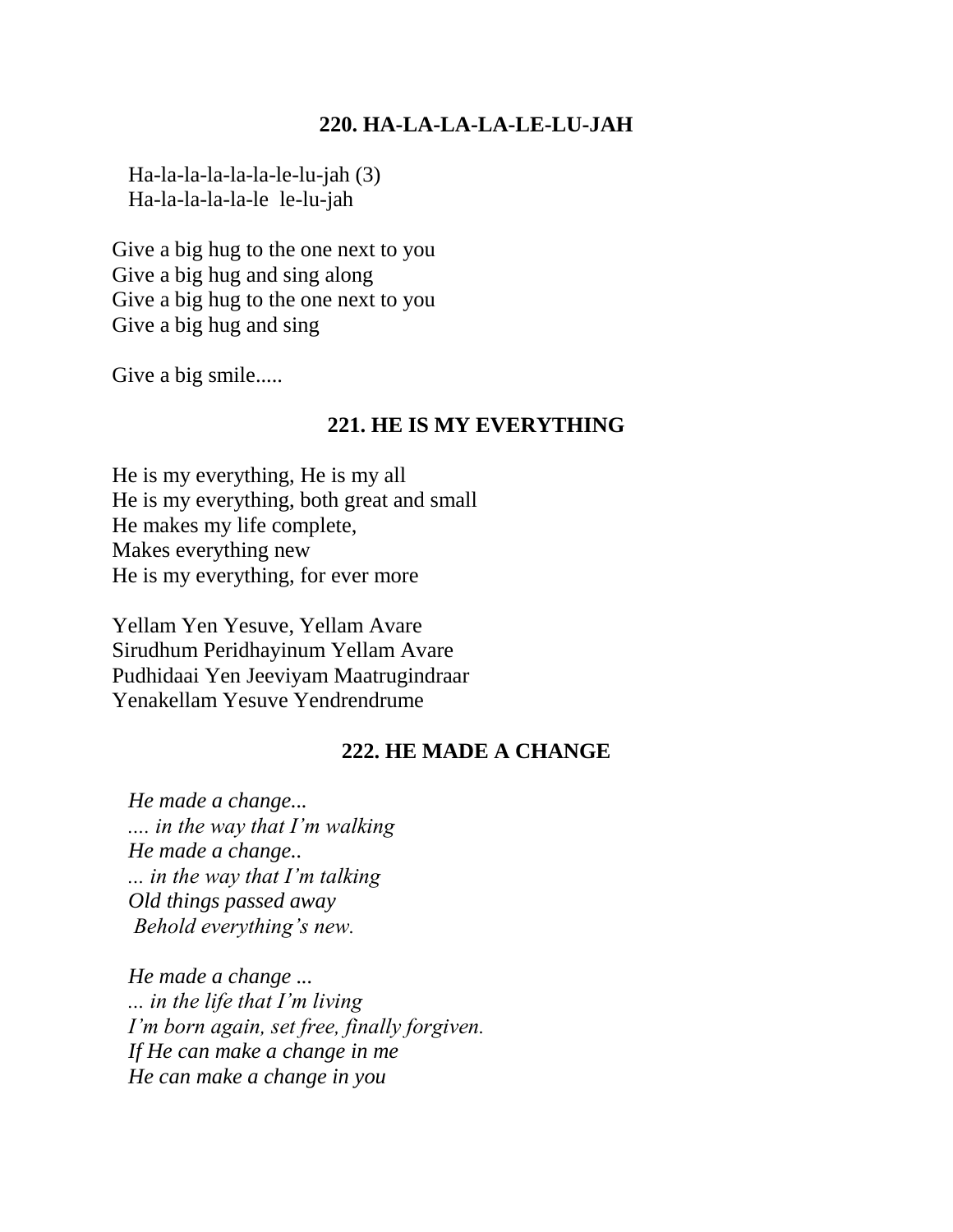I've seen some old friends shaking their heads 'Cause they never thought they'd seen the day When a sinner like me would praise the Lord Or bow my head to pray. Now I'm not what I used to be You see, my life has been rearranged. Well, its nothing that I've done But I have found someone He definitely made a change.

## **223. HE POURED IN THE OIL**

He poured in the oil and the wine The kind that restoreth my soul He found me bleeding and dying On the Jericho road And He poured in the oil and the wine Jesus (3) I've got Him on my mind (3) I have Jesus on my mind.

Yennai Poosi Kaayangal Aatriye Thraatcha Rasathaal Yen Vullam Thetriye Marana Tharuvayil Yennai Avar Kandar Anbaai Yerico Nagar Veedhidhanile Yendhan Nalla Yesu Yen Sindhai Niraindhaar (3) Yendrendrum Yen Sindhai Niraindhaar

## **224. HE TASTES LIKE HONEY**

He tastes like honey in the rock (2) O He tastes like honey in the rock Come taste and see that the Lord is so good O He tastes like honey in the rock

Thenilum Madhuramame (2) Yesu Thenilum Madhuramame Rusithupaar Avar Miga Nallavar Yesu Thenilum Madhuramame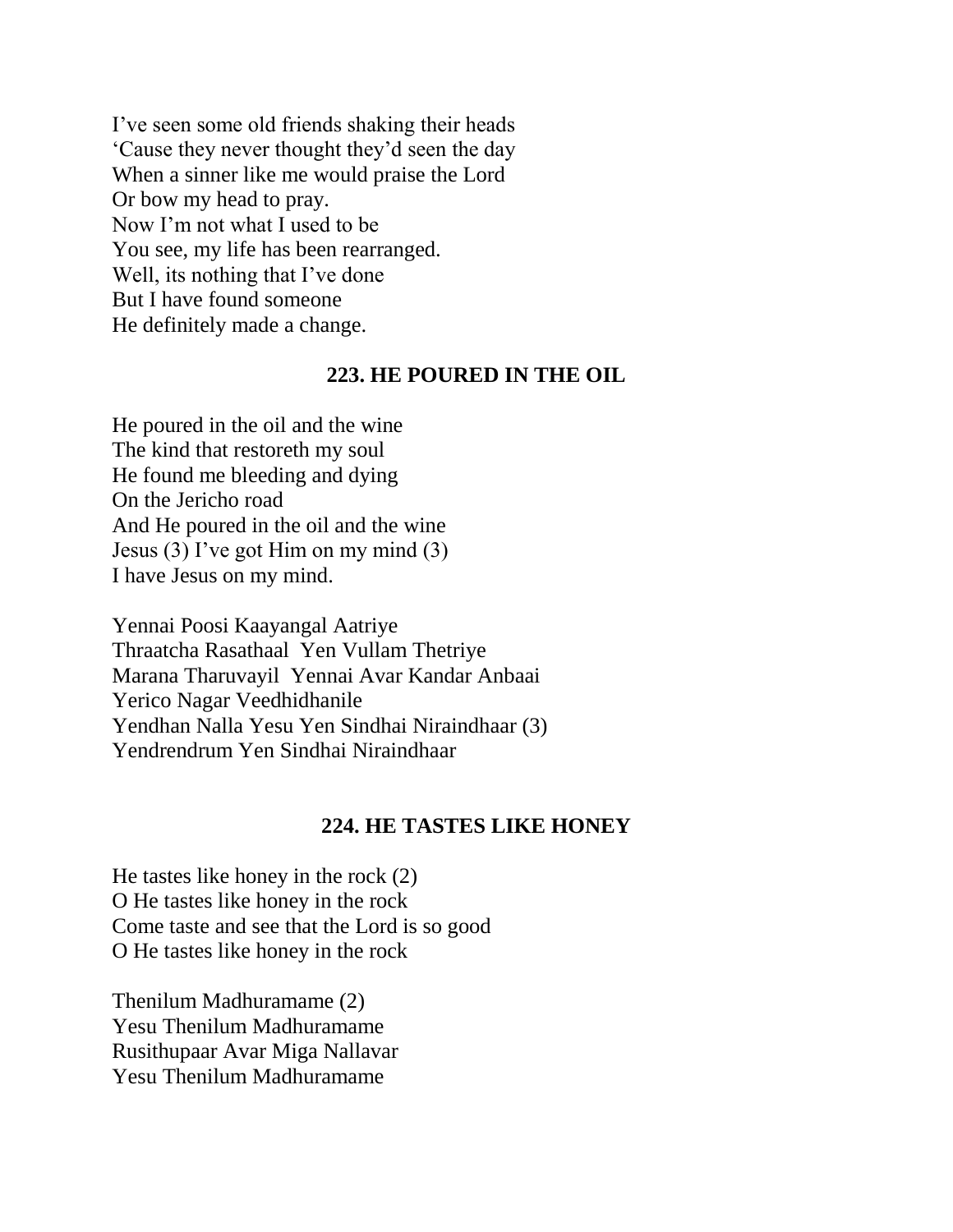## **225. HEAR MY CRY O LORD**

Hear my cry O Lord, attend unto my prayer From the ends of the earth Will I cry unto thee

*When my heart is overwhelmed, Lead me to the rock, That is higher than I (2)* 

For thou has been, a shelter for me; And a strong tower, from the enemy

## **226. HERE I AM TO WORSHIP**

Light of the world, You stepped down into darkness Opened my eyes let me see Beauty that made this heart adore you Hope of a life spent with you

 Here I am to worship, here I am to bow down Here I am to say that You're my God You're altogether lovely, altogether worthy Altogether wonderful to me

King of all days Oh so highly exalted Glorious in heaven above Humbly You came to the earth You created All for love's sake became poor

I'll never know how much it cost To see my sin upon that cross

## **227. HOSANNA**

Hosanna (3) in the highest (2) Lord we lift up your name With our hearts full of praise Be exalted O Lord our God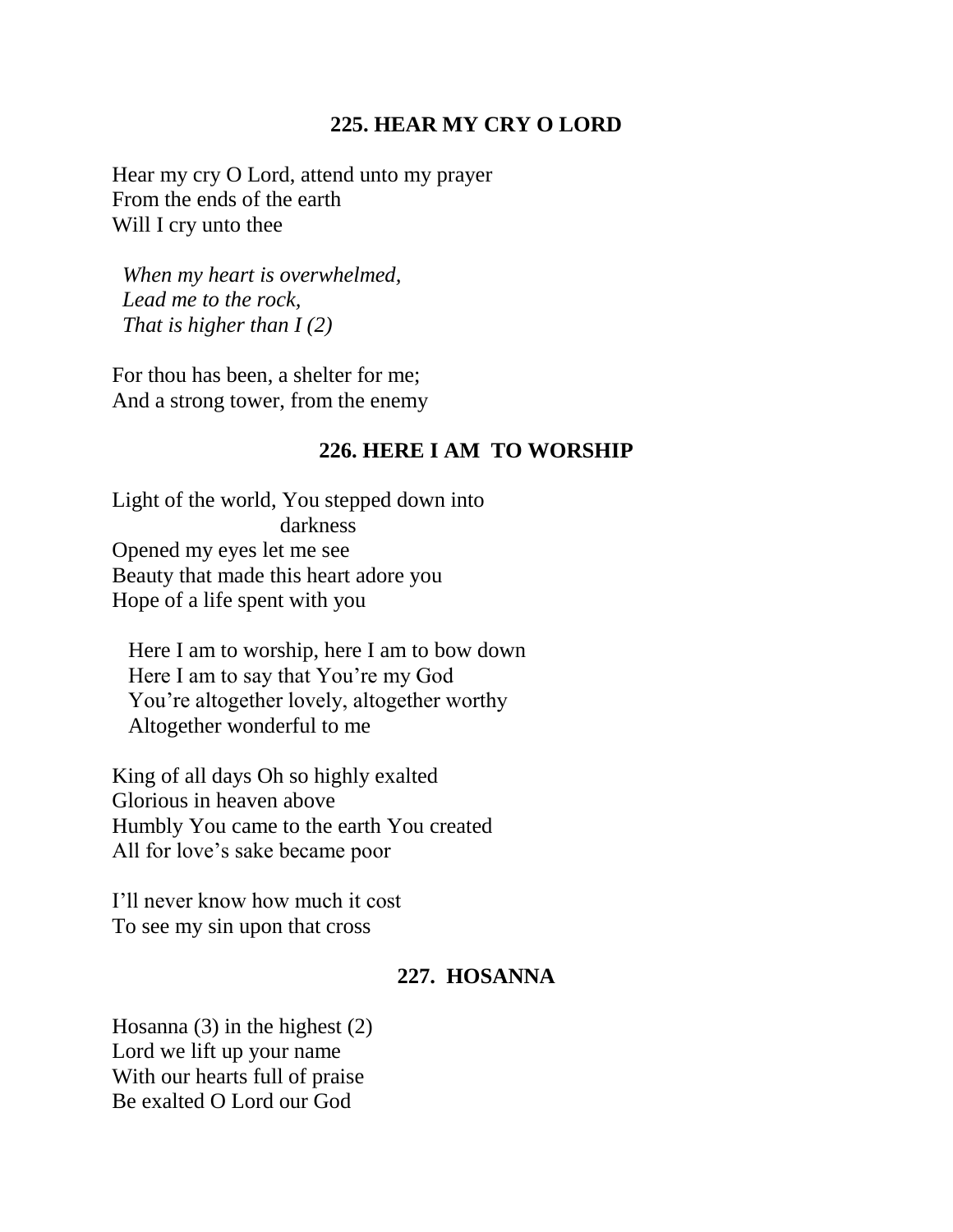Hosanna in the highest

Glory (3) To The King Of Kings....

Vosanna (3) Vunnathathile (2) Vummai Vuyarthiduvom Thudhi Niraivudane Karthare Neer Vuyanrndhiduveer Vosanna Vunnathathile

Magimai (3) Raaja Raajane....

# **228. I AM TRADING MY SORROW**

I'm trading my sorrow I'm trading my shame I'm laying it down for the joy of the Lord I'm trading my sickness, I'm trading my pain I'm laying it down for the joy of the Lord

 *Yes Lord, yes Lord, yes yes Lord,(3) Amen*

I am pressed but not crushed Persecuted but not abandoned Struck down but not destroyed Blessed beyond the curse for his promise will endure And his joy is gonna be my strength Though the sorrow may last through the night But joy comes in the morning

# **229. I FOUND A NEW WAY OF LIVING**

I Found A New Way Of Living I Found A New Life Divine I Have The Fruit Of The Spirit I'm Abiding, Abiding In The Vine Abiding In The Vine (2) Love, Joy, Health, Peace He Has Made Them Mine I Have Prosperity, Power And Victory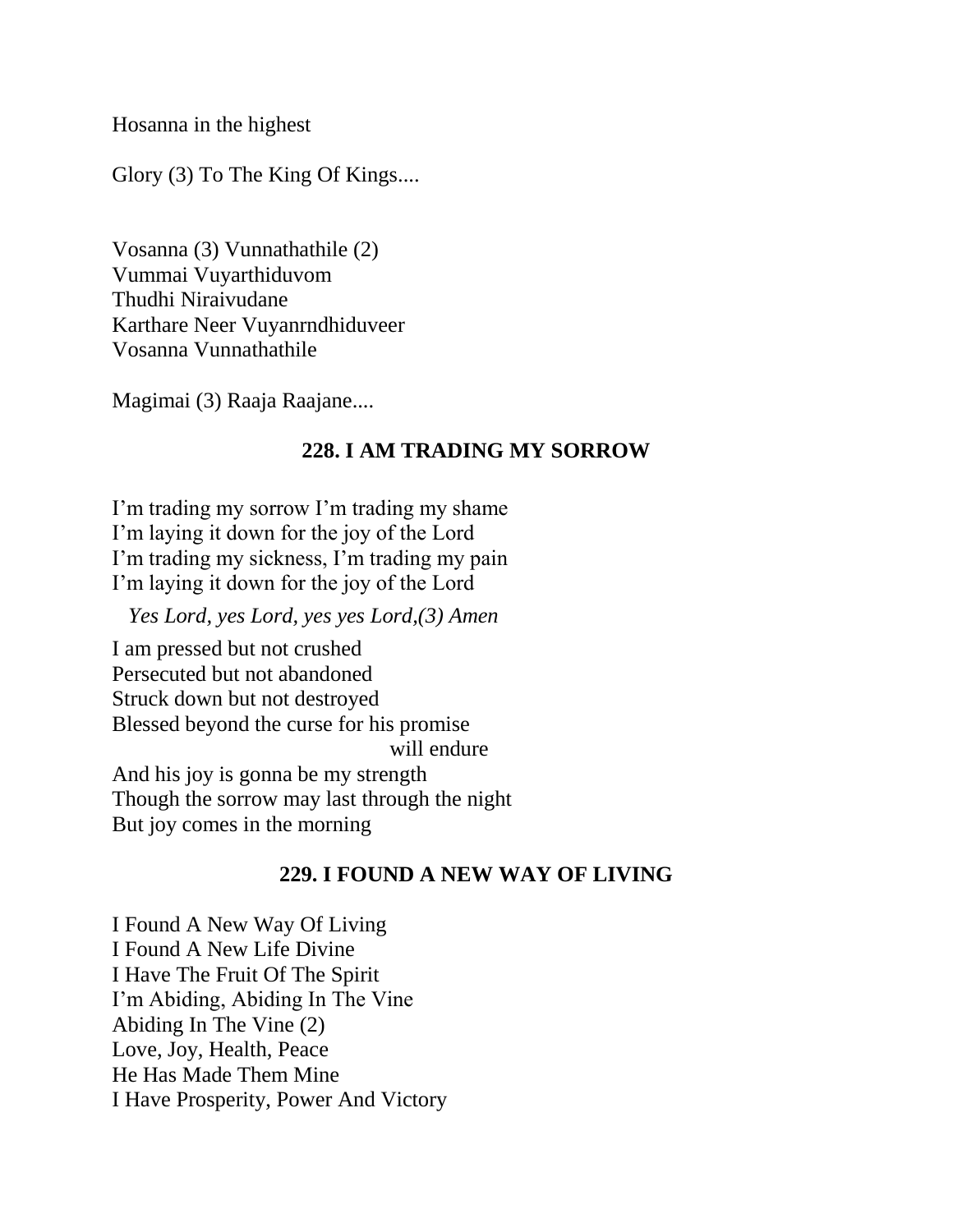Abiding, Abiding In The Vine.

Vaazhvil Pudhidhaana Paadhai Kanden Nal Dhevaaviyaal Vundennil Aaviyin Kanigal Nilaipen Yesu Thiraatchai Chediyil Nilaipen Avarin Nal Anbu Sandhosham Samadhanam Sugam Yendhan Sondhamakinar Vaazhvil Subeetchamum Vallamai Jeyamundu Nilaipen Naan Thraatchai Chediyil

## **230. I HAVE DECIDED**

I Have Decided To Follow Jesus (3) No Turning Back (2)

Though None Go With Me Still I Will Follow... The Cross Before Me, The World Behind Me... My Cross I'll Carry, Till I See Jesus....

 Yesuvin Pinne Poga Thunindhen (3) Pinnoken Naan (2)

Vulagam Yen Pinne, Siluvai Yen Munne.... Kashtam Yen Yinbam, Nashtam Yen Laabam... Yesu Yen Aasai, Seeyon Yen Vaanjai....

## **231. I WILL CELEBRATE**

I will celebrate, sing unto the Lord I will sing to him a new song (2) I will praise Him, I will sing to Him a new song(2) Hallelujah(4) I will sing to Him a new song

Naan Kondaaduven Paadi Potruven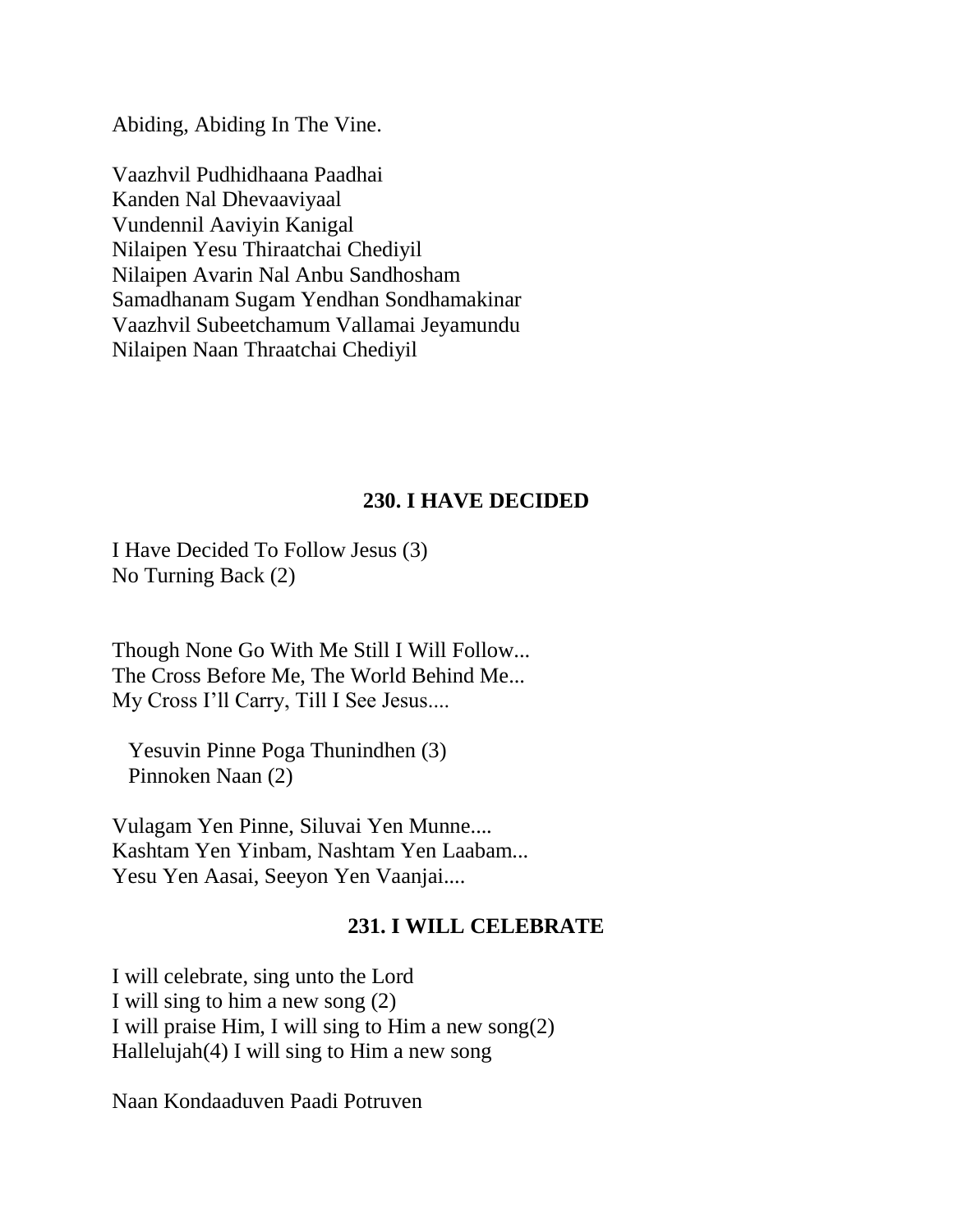Naan Pudhu Kavi Paaduven (2) Paadi Potri Naan Pudhu Kavi Paaduven (2) Hallelujah (4) Naan Pudhu Kavi Paaduven

# **232. I WILL ENTER**

I will enter His gates with thanksgiving In my heart I will enter His courts with praise I will say this is the day that The Lord has made I will rejoice for He has made me glad He has made me glad (2) I will rejoice for He has made me glad He has made me glad (2) I will rejoice for He has made me glad

Vullam Nandriyal Pongi Karthar Vaasal Seluven Yellai Thorum Thudhigal Solluven Vullavar Thandha Nannaal Adhu Yinnaal Andro Yendrum Magizhven Sandhosham Nalginaal Yendrum Magizhven Sandhosham Nalginaal Dhevaa Yennil Sandhosham Nalginaal (2)

## **233. I WORSHIP YOU**

When I look into Your holiness When I gaze into Your loveliness When all things that surround become Shadows in the light of You

When I've found the joy of reaching Your heart When my will become enthroned in Your love When all things that surround become Shadows in the light of You

*I worship You, I worship You The reason I live is to worship You (2)*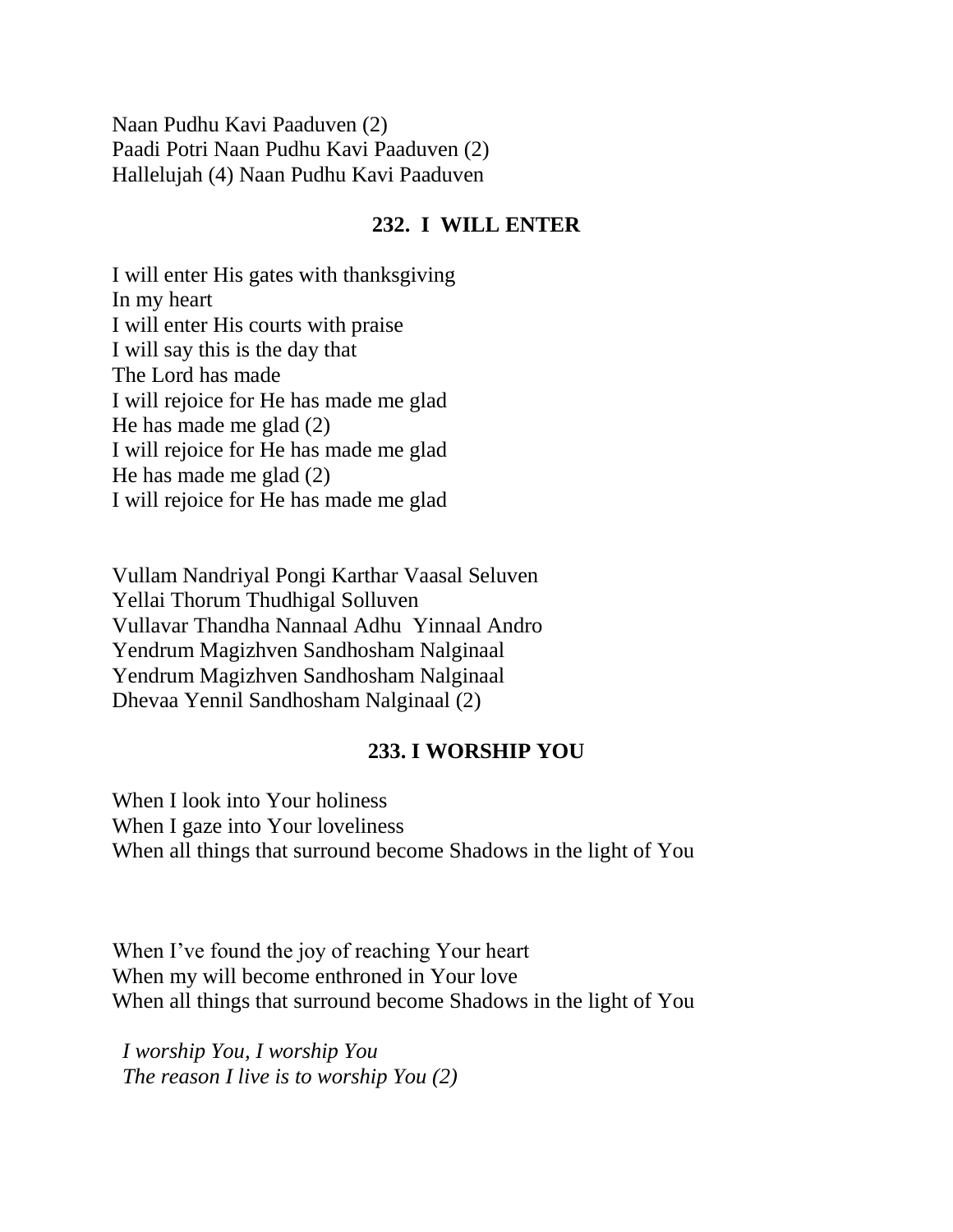## **234. IF GOD IS WITH ME**

*If God is with me, nothing gonna shake me*

Vendam(3) Intha Vulagil Vullavai Vendam Vendum(3) En Nesarin Anbu Vendum

A–E–I–O–U Vowels Irunthaal; English True Youth In Vazhkaiyil Yesu Yirunthaal Life Hey Ellam New

If God is with me, nothing gonna break me…..

# **235. I`LL DO MY BEST**

 *I`ll do my best, I`ll do my best, I`ll do my best for You (2)* 

 $\Gamma$ m going to sing (sing), sing (sing), Sing to the Lord forever (2)

Shout... Clap... Pray...

## **236. I'M GONNA VIEW**

I'm gonna view that holy city (2) One of these days

 I'm gonna view that holy city I'm gonna view that holy city ....... One of these days

I'm gonna meet my loving Jesus.... I'm gonna sit at the welcome table..... I'm gonna feast on milk and honey..... I'm gonna sing and never get tired.....

# **237. I`M HAPPY TODA**Y

I'm happy today, yes I'm happy today,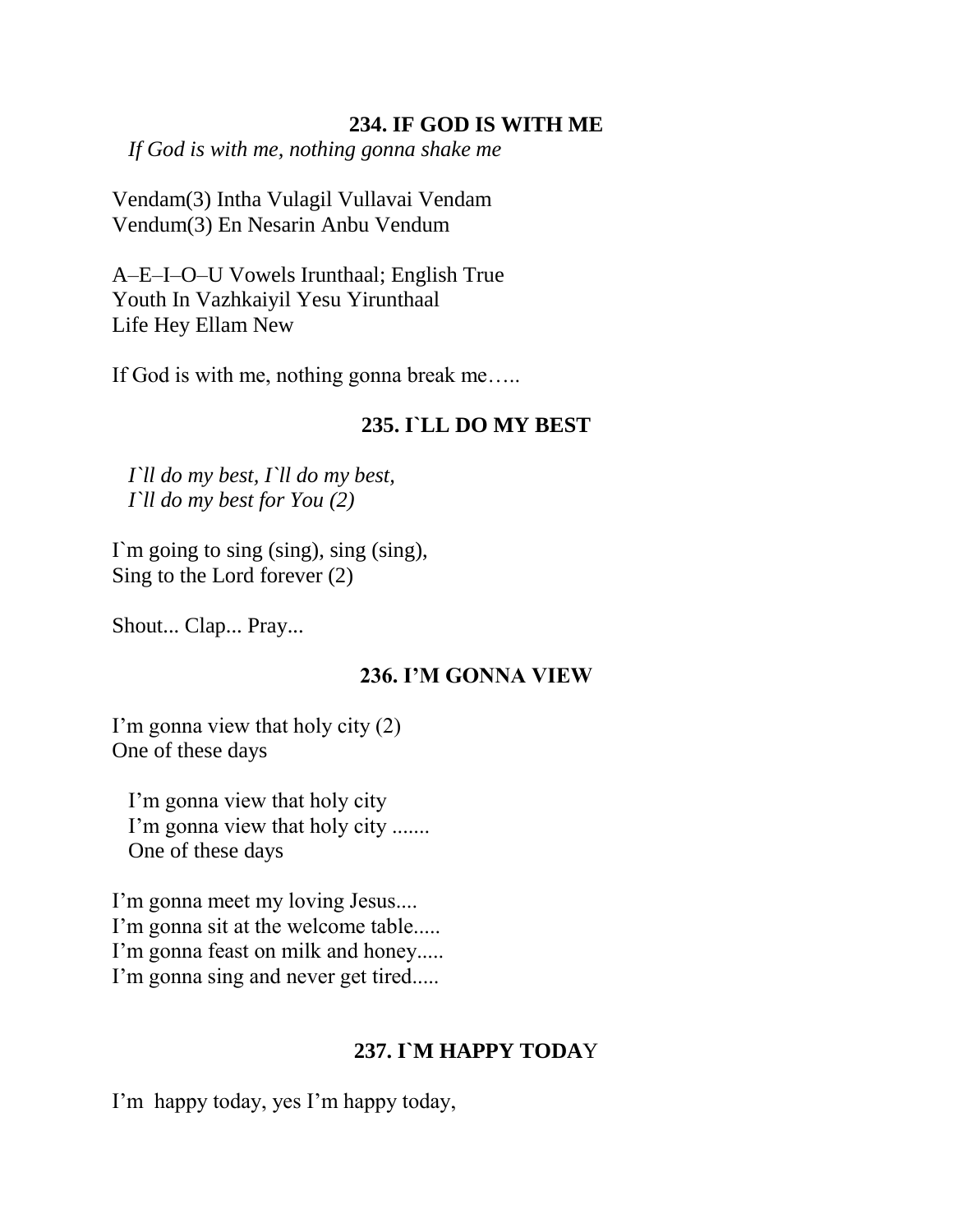In Jesus Christ I'm happy today, He has taken all my sins away, And that's why I'm happy today.

I'm loving..., preaching..., joyful....

# **238. IN THE NAME OF JESUS**

In the name of Jesus (2) We have the victory In the name of Jesus (2) Demons will have to flee When we stand on the name of Jesus Tell me who can stand before In the name of Jesus Jesus We have the victory.

Yesu Yennum Naamathil (2) Jeyam Namakundu Yesu Yennum Naamathil (2) Peigal Parandhodum Yesuvin Naamathil Nirkum Podhu Yaar Namakedhiraai Nipaare Yesu Yennum Namthile Jeyam Namakundu

### **239. IS ANYTHING TOO HARD**

Is anything too hard for the Lord (2) Is anything too hard (2) Is anything too hard for the Lord

No nothing is too hard for the Lord (2) No nothing is too hard (2) No nothing is too hard for the Lord

Yen Yesuvaal Aagadha Dhondrundo (2) Yen Yesuvaal Aagaadhadhu (2) Yen Yesuvaal Aagadha Dhondrundo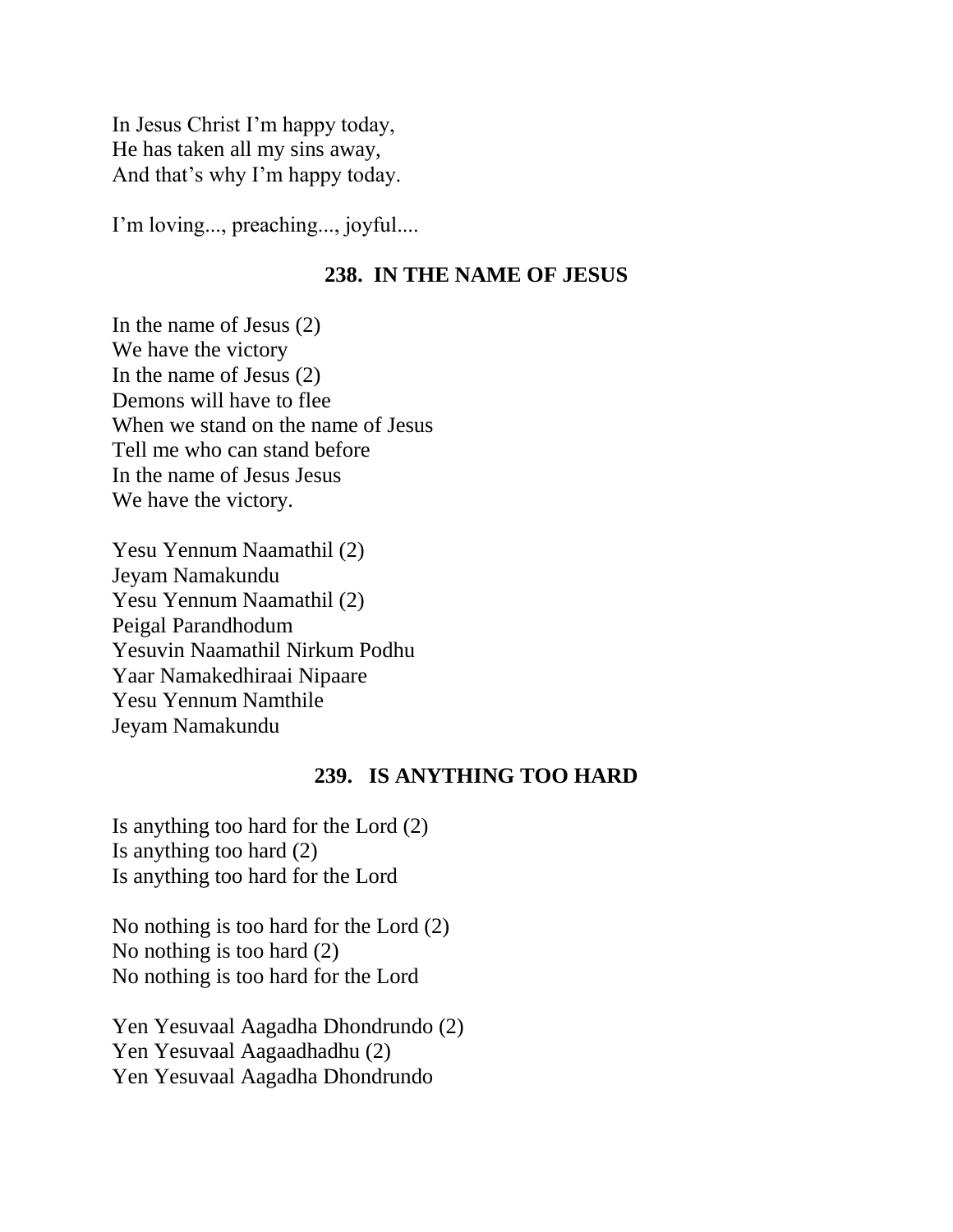Yen Yesuvaal Aagadha Dhondrillai (2) Yen Yesuvaal Aagaadhadhu (2) Yen Yesuvaal Aagadha Dhondrillai

# **240. IT'S A GREAT THING**

It's a great thing to praise the Lord (3) Walking in the light of the Lord

*Walk in the light (3) Walking in the light of the Lord*

Love....., serve....

### **241. JEHOVAH JIREH**

Jehovah Jireh my provider His grace is sufficient for me My God shall supply all my needs According to His riches and glory He shall give His angels charge over me Jehovah Jireh cares for me

Yegovaa Devan En Adaikalam Vum Kirubai Podhume Yen Thevai Avar Arivar Yellame Yenakarulvar Tham Thoodhar Yennai Kathidave Kattalai Koduthiduvar.

# **242. JESUS, JESUS I LOVE THEE**

Jesus, Jesus I love thee, Because You died upon a tree, Way up high on Calvary, Thank You Lord for loving me.

In my sin I was dead, Until I used my head.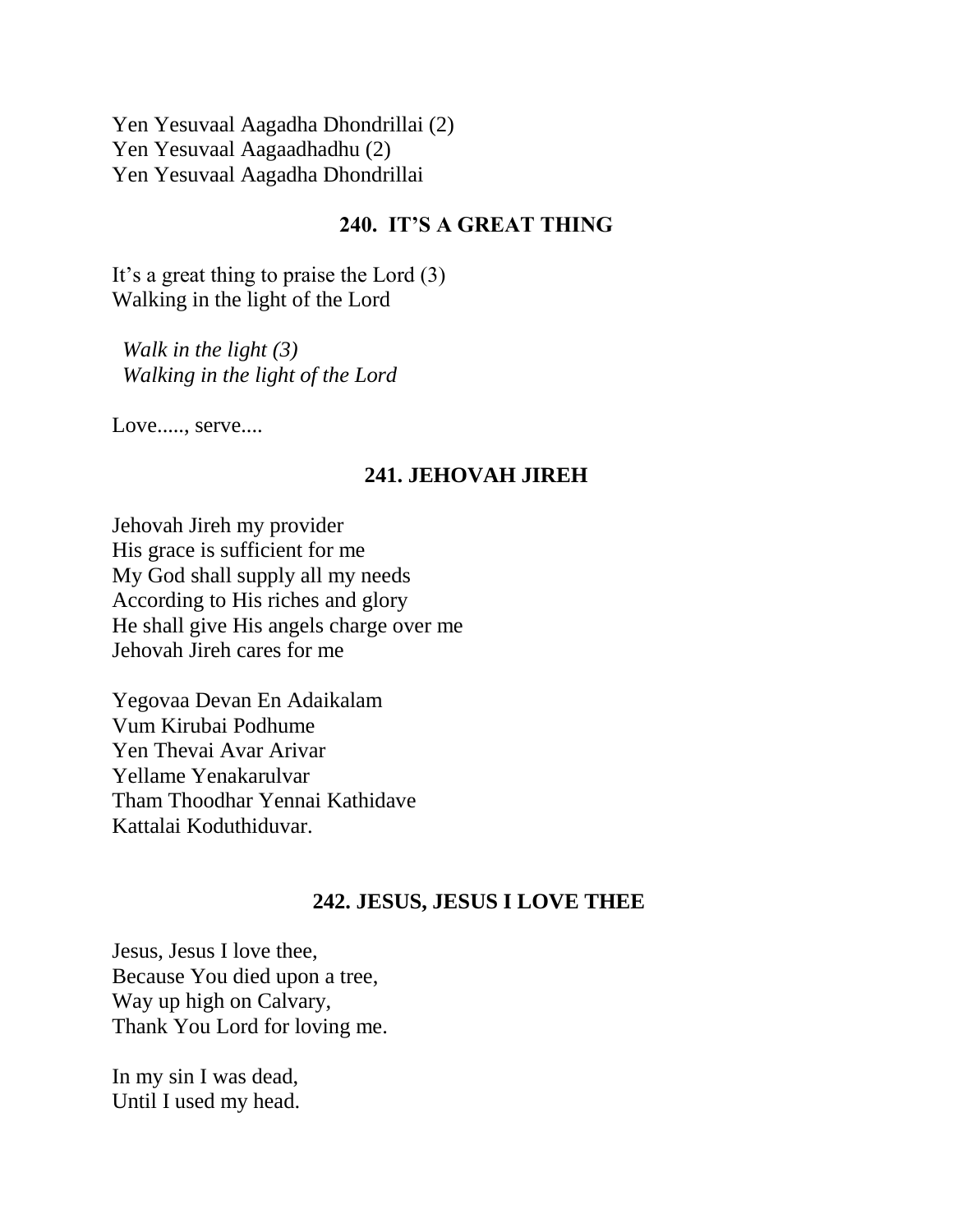Picked my Bible and I read, Did the things that it said.

Used to be so full of pride, Now my pride is crucified, Used to be into myself, Now my self is on the shelf.

## **243. JESUS NEVER LET GO MY HAND**

Jesus never let go my hand (2) Though the storm may come And the wind may blow Jesus never let go my hand

Yesu Yennai Kaivida Maataar (2) Kadum Puyal Varinum Perunkaatru Veesinum Yesu Yennai Kai Vida Maataar

## **244. LEAD ME TO SOME SOUL**

*Lead me to some soul today O teach me Lord just what to say. Friends of mine are lost in sin And cannot find their way*

Few there are who seems to care And few there are who pray Melt my heart and fill my life Give me some soul today

# **245. LET THERE BE LOVE**

Let there be love shared among us Let there be love in our eyes May now Your love sweep this nation Cause us O Lord to arise Give us a fresh understanding of Brotherly love that is real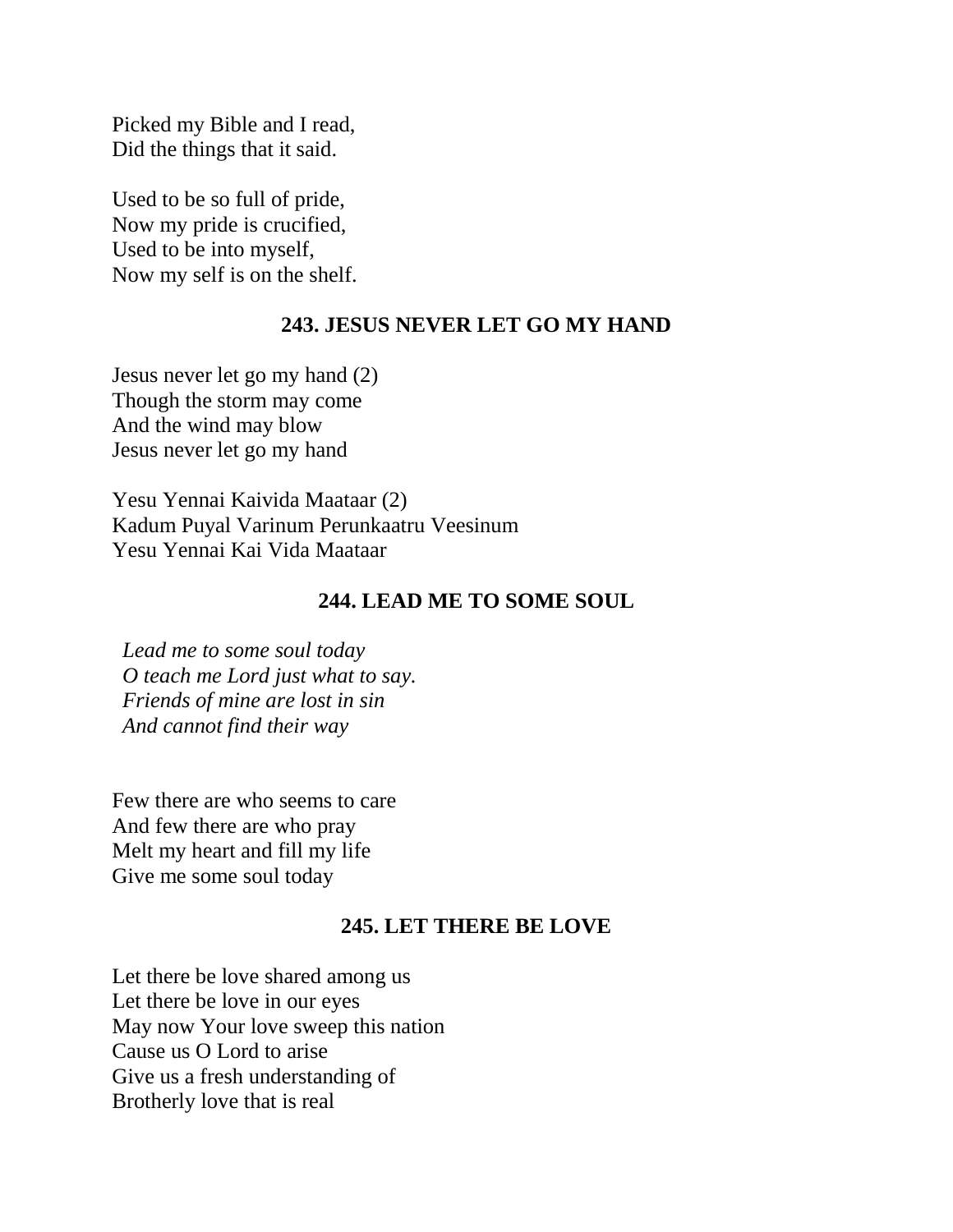Let there be love shared among us Let there be love

Let there be joy, faith, hope ....

# **246. LORD GOD ALMIGHTY**

Lord God Almighty I'm gonna sing, sing, sing for You (2)

*I'm gonna work and pray and Sing every day for You (2)*

Preach..., Fight...., Die...

## **247. LORD, I LIFT YOUR NAME**

Lord, I lift Your name on high Lord, I love to sing Your praises I'm so glad You're in my life I'm so glad You came to save us.

You came from heaven to earth To show the way From the earth to the cross, My debt to pay From the cross to the grave, From the grave to the sky Lord, I lift Your name on high.

Vundhan Naamam Vuyarthuven Thudhigal Paadi Magizhndhiduvene Yendhan Vaazhvil Niraindhavar Neere Meetka Vandheer Magizhndhiduvene

Paadhai Kaatidave Poovil Vandheere Siluvai Sendravare Naadi Vandhene Sovai Vendravare Vuyirthezhundhavare Vundhan Naamam Vuyarthuven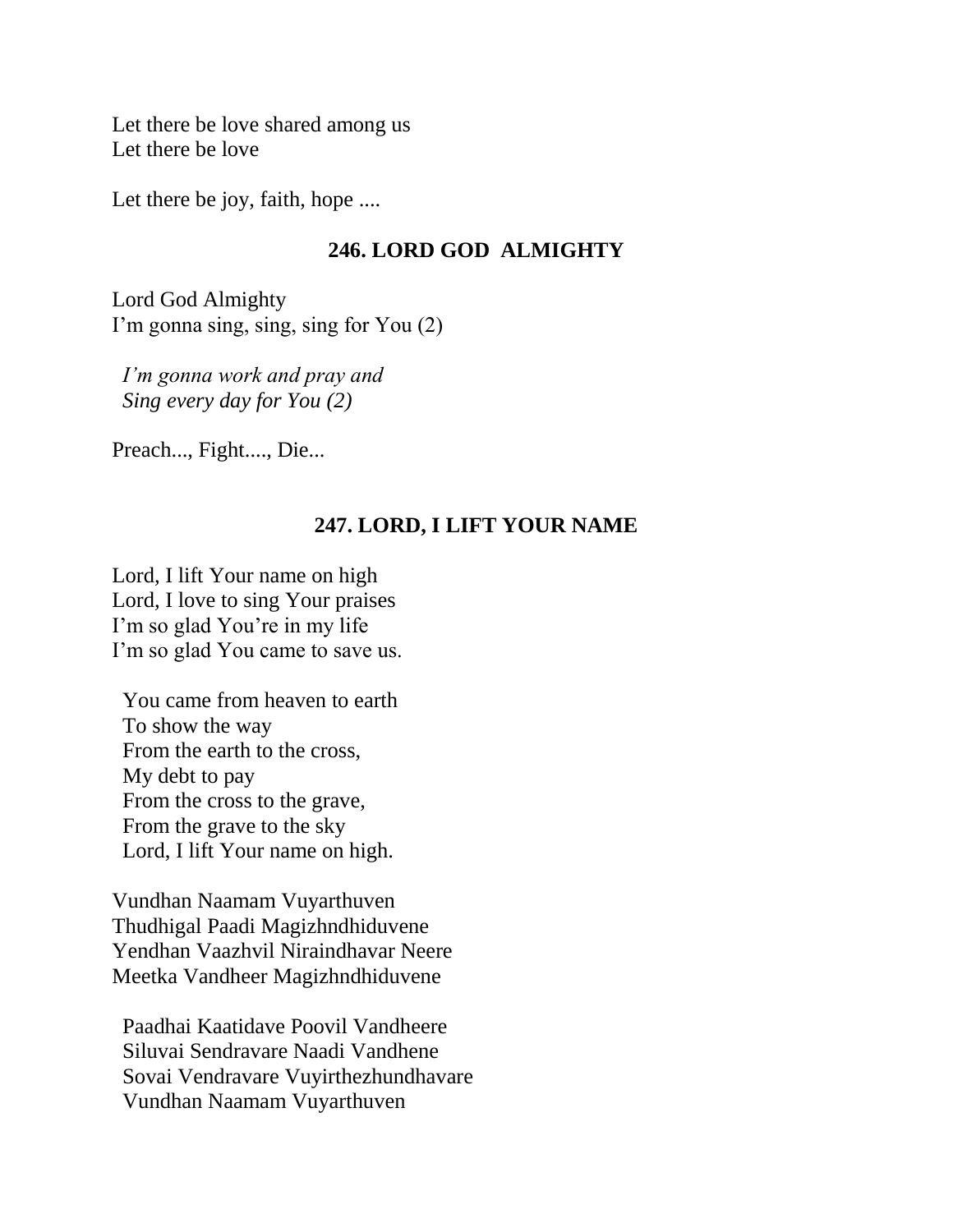## **248. MAJESTY**

Majesty, worship His majesty. Unto Jesus be all glory, honor and praise, Majesty, kingdom authority Flow from His throne unto His own, His anthem raise

So exalt, lift up on high the name of Jesus Magnify come glorify Christ Jesus the king Majesty, worship His majesty, Jesus who died, now glorified, King of all kings

### **249. MORE LOVE, MORE POWER**

More love, more power More of You in my life (2) I will worship You with all of my heart I will worship You with all of my mind I will worship You with all of my strength For You are my Lord (2)

Athiga Anbu Athiga Vallamai Athigam Neer En Vazvil (2) Vummai Thuthippen Muzhu Vullathinaal Vummai Thuthippen Muzhu Sindanaiyaal Vummai Thuthippen Muzhu Vallamaiyaal Neera Enthan, Enthan Deva

### **250. MY LIFE IS IN YOU LORD**

My life is in You Lord My strength is in You Lord My hope is in You Lord In You, in You I'll praise You with all of my heart I'll praise You with all of my strength With all my heart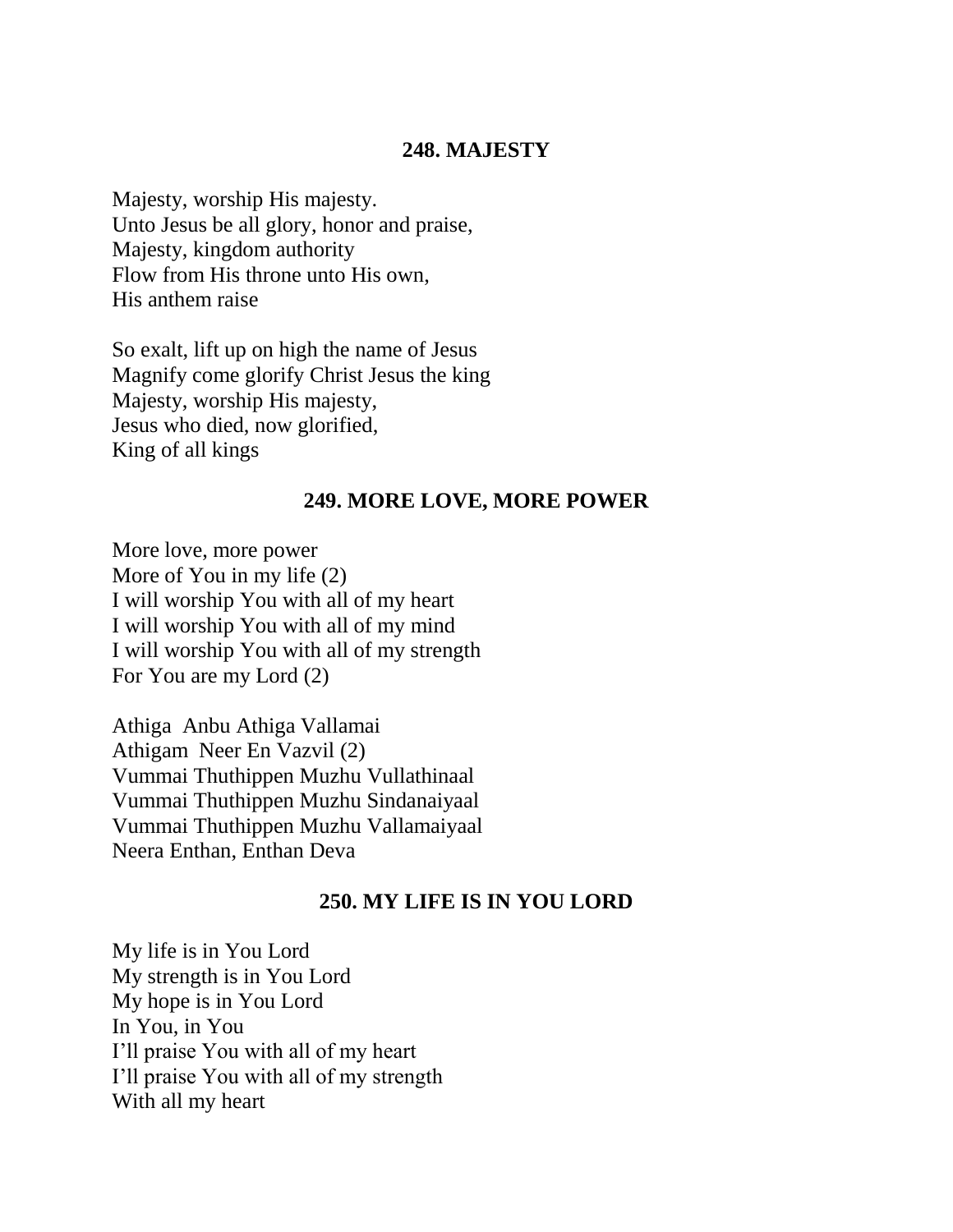With all my strength All of my hope is in You

## **251. MY LORD... HE DONE, DONE**

 *My Lord... He done, done (3) He done, done what He said He'd do*

He done give us peace... He done, done... He done give us Bible... He done, done... He done give us Jesus... He done, done..

## **252. MY REDEEMER LIVES**

I know he rescued my soul His blood has covered my sins I believe, I believe My shame he's taken away My pain is healed in his name I believe, I belive

 I'll raise a banner, cause my lord Has conquered the grave

 *My redeemer lives, my redeemer lives My redeemer lives, my redeemer lives*

You lift my burden, I'll rise with you I'm dancing on this mountain top To see your kingdom come

### **253. O... Heaven is in my heart**

 O, heaven is in my heart (2) [L]The kingdom of our God is here .... [L]The presence of his majesty....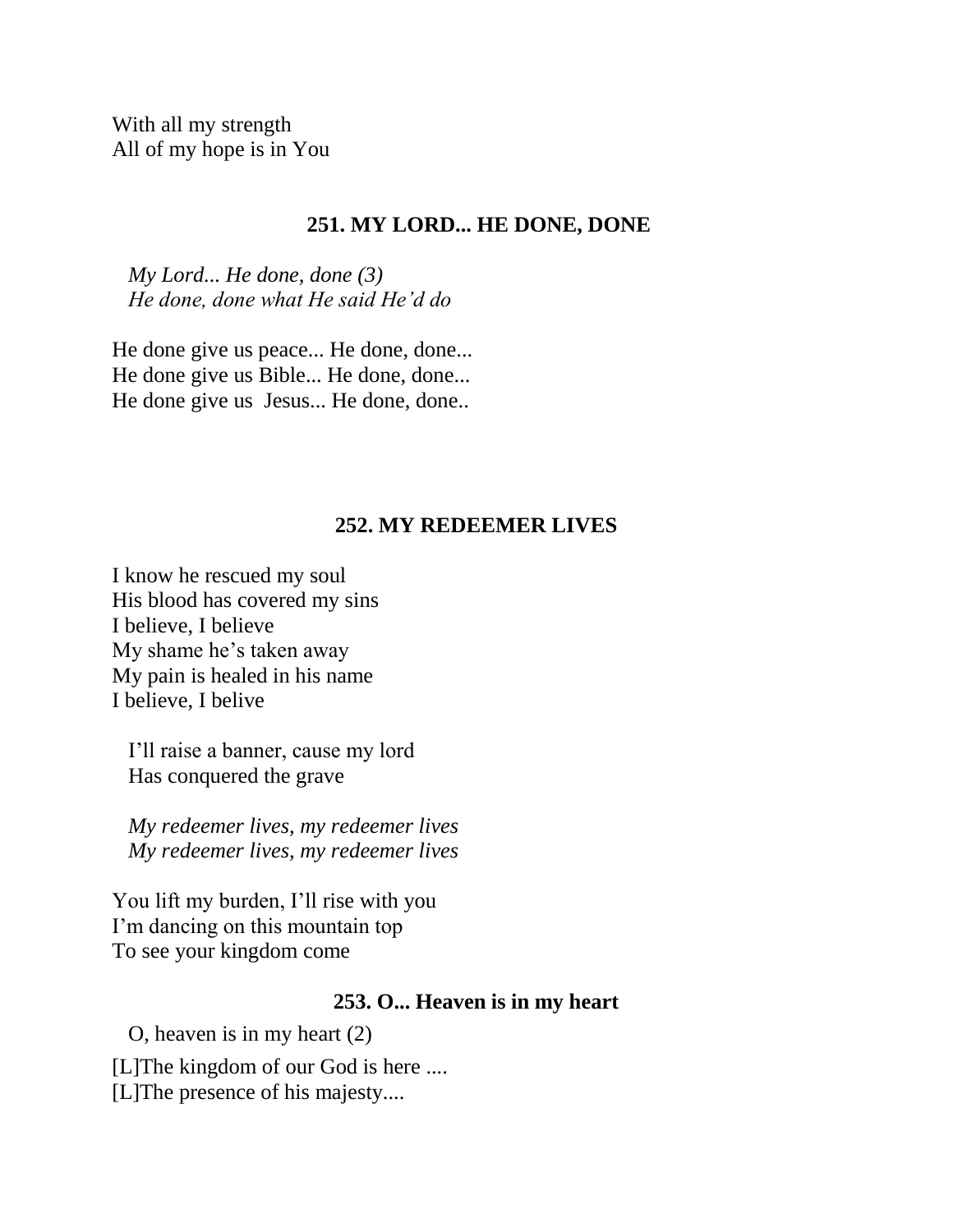[L]And in his presence joy abounds.... [L]The light of holiness surrounds ....

[A]His precious life on me he spent.... [A]To give me life without an end.... [A]In Christ is all my confidence.... [A]The hope of my inheritance....

[W]We are a temple for his throne.... [W]And Christ is the foundation stone.... [W]He will return to take us home.... [W]The Spirit and the Bride say 'Come!' ...

 *God is so good (3) He's so good to me* 

[L]Amazing grace, how sweet the sound [A]That saved a wretch like me [L]I once was lost but now I'm found [A]Was blind but now I see

# **254. OPEN OUR EYES LORD**

Open our eyes Lord, we want to see Jesus To reach out and touch Him, Say that we love Him Open our ears Lord and help us to listen Open our eyes Lord, we want to see Jesus

# **255. OPEN THE EYES**

Open the eyes of my heart Lord Open the eyes of my heart I want to see You (2)

To see You high and lifted up Shining in the light of Your glory Lord, pour out Your power and love As we sing holy, holy, holy.

# **256. OUR LORD GOD**

Our Lord God thou hast made the heaven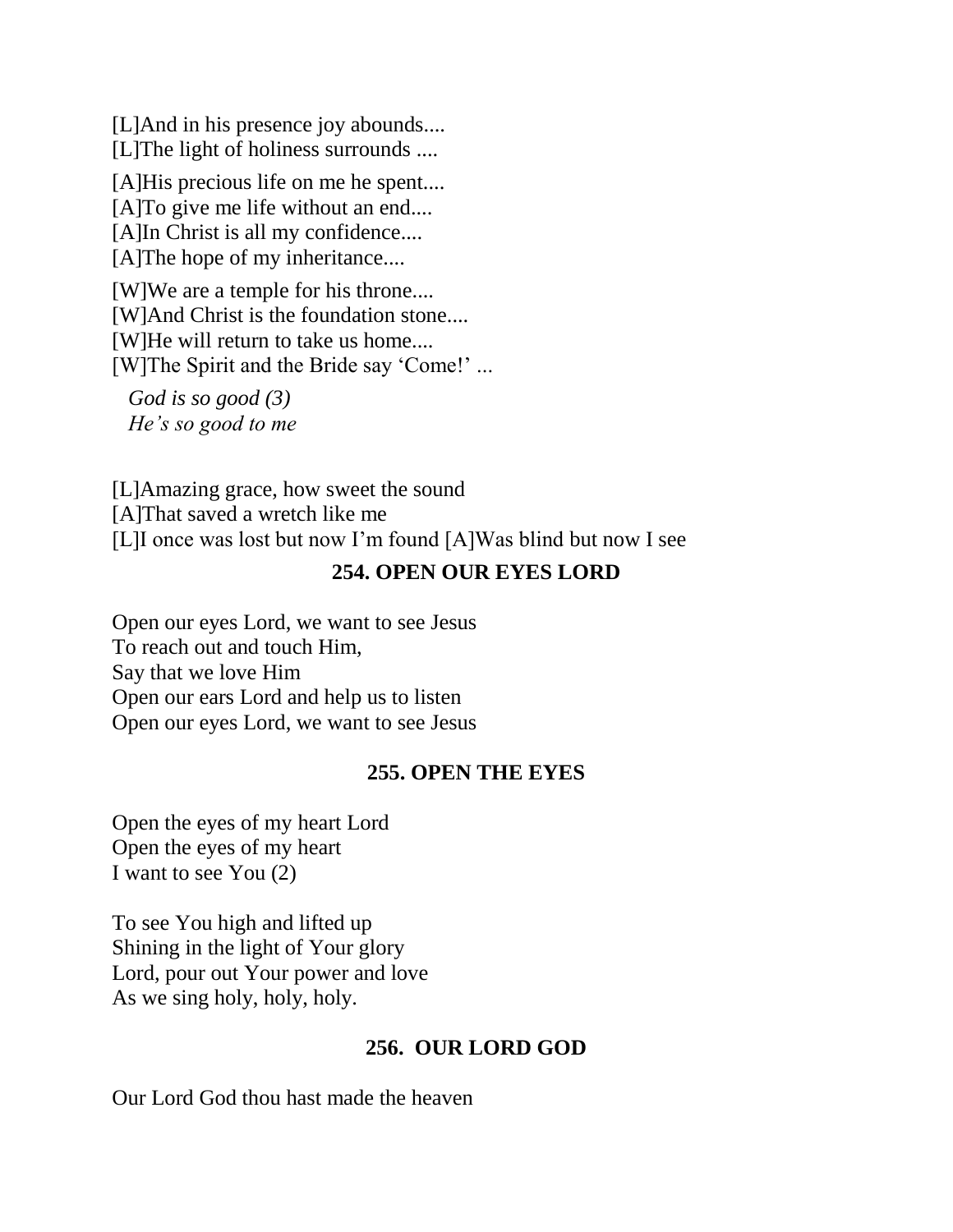And the earth by Thy great power Our Lord God thou hast made the heaven And the earth by Thine outstretched arm Nothing is too difficult for Thee Nothing is too difficult for Thee O great mighty God Great in counsel and mighty indeed Nothing nothing absolutely nothing Nothing is too difficult for Thee (2)

Agilathaiyum Aagaayathaiyum Vundhan Valla Paraakiramathaale Aandavar Neer Sirushtitheere Vundhan Nalla Karathinaale Aagaadhadhu Vondrumillai -Vummaal Aagaadhadhu Vondrumillai Sarva Vallavare Gana Magimaimikku Paathirare Aagaadhadhu Yendru Yedhum Yillai Vummaal Aagaadhadhu Vondrumillai (2)

## **257. PEACE LIKE A RIVER**

I've got peace like a river (3) in my soul I've got peace like a river (3) in my soul

Love like an ocean.... Joy like a fountain...

### **258. PRAISE HIM**

Praise Him, praise Him Praise Him in the morning Praise Him in the noon time Praise Him, praise Him Praise Him when the sun goes down

Love Him.., Preach Him..., Serve Him...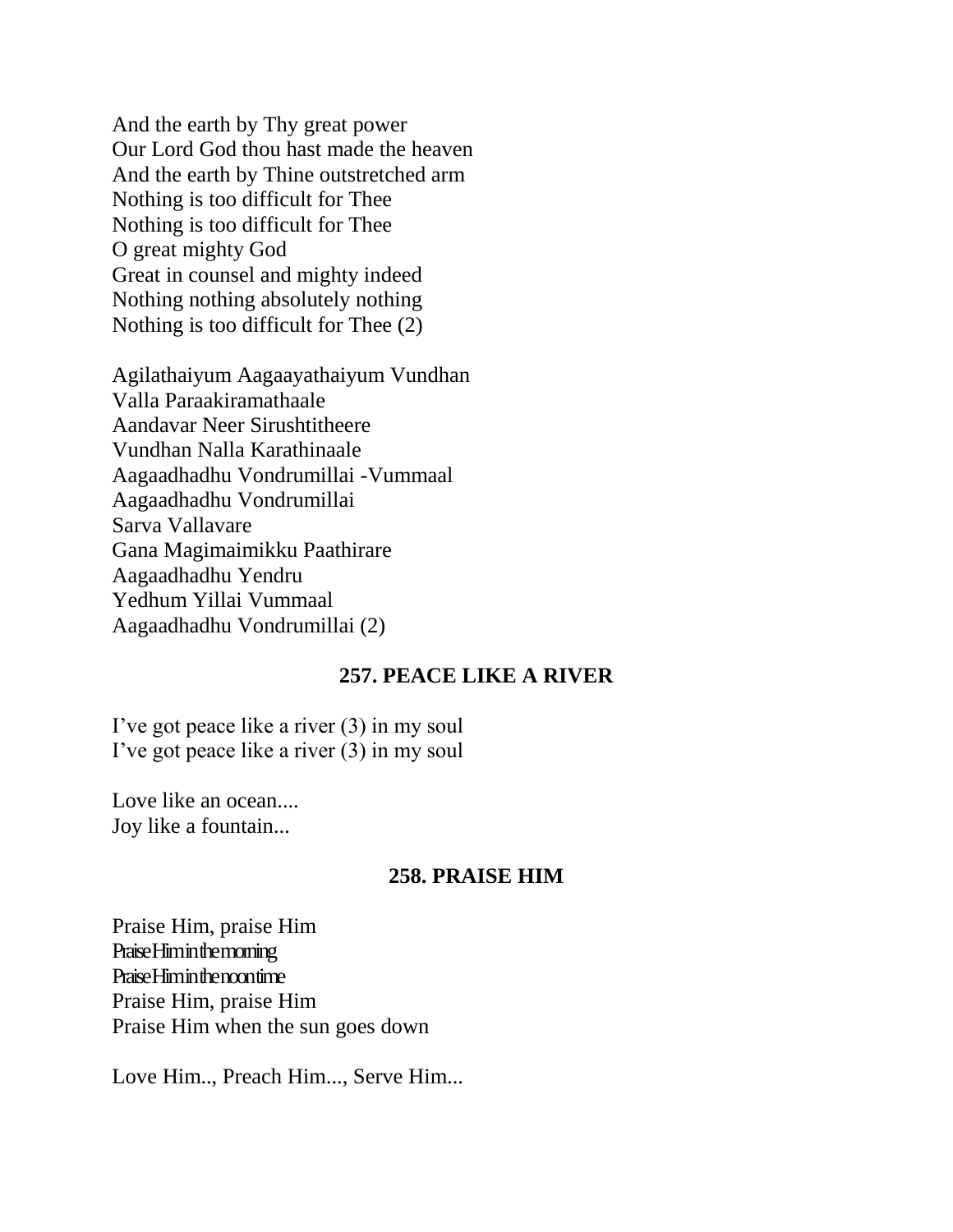# **259. PURIFY MY HEART**

Purify my heart Let me be as gold and precious silver Purify my heart Let me be as gold, pure gold

*Refiner's fire My heart's one desire is to be holy Set apart for You Lord I choose to be holy Set apart for You my master Ready to do Your will*

Purify my heart Cleanse me from within and make me holy Purify my heart Cleanse me from my sin, deep within.

## **260. REJOICE IN THE LORD**

Rejoice in the Lord always And again I say rejoice (2) Rejoice, rejoice and again I say rejoice (2)

### **261. ROLL THE GOSPEL CHARIOT**

 *You've got to roll the gospel chariot along Come on and roll the gospel chariot along You've got to roll the gospel chariot along And we won't tag along behind*

If my brother's in the way We will stop and pick him up

If my sister's in the way We will stop and pick him up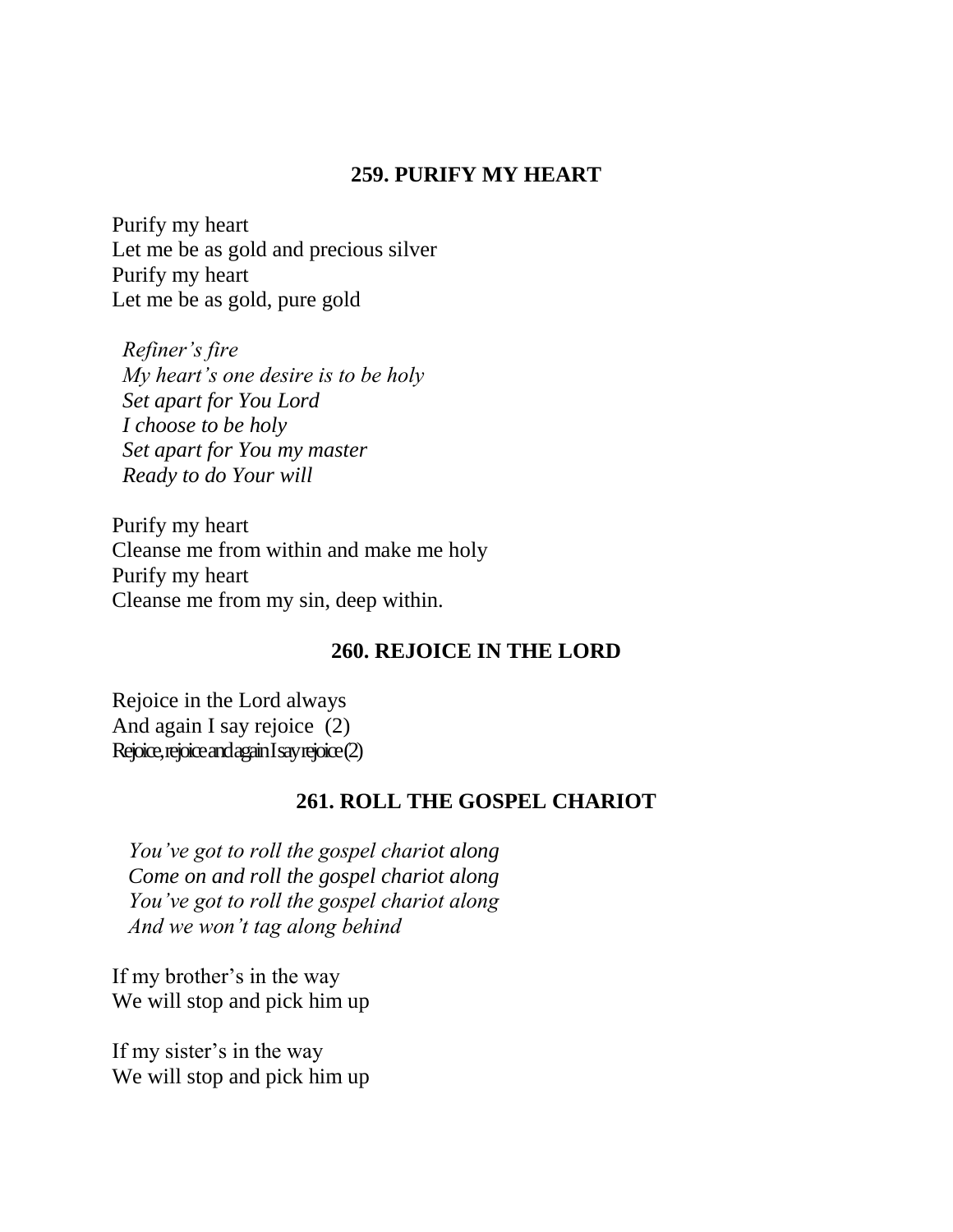If the devil's in the way We will roll right over him

# **262. SAID, I WASN'T**

Said, I wasn't gonna talk about it But I couldn't keep it to myself No I couldn't keep it to myself No I couldn't keep it to myself Said I wasn't gonna talk about it But I couldn't keep it to my self What the Lord has done for me, for me

 You oughta been there When He saved my soul You oughta been there When He wrote my name on the roll

 'Cause I started walkin' And I started talkin' And I started teaching' And I started preaching' What the Lord has done for me, for me

Sing, preach, shout......

# **263. SEEK YE FIRST THE KINGDOM**

Seek ye first the kingdom of God And His righteousness. And all these things shall be Added unto You, Hallelu, Hallelujah.

Ask and it shall be given unto You Seek and ye shall find Knock and the door shall be open unto You Hallelu, Hallelujah

Man shall not live by bread alone, But by every word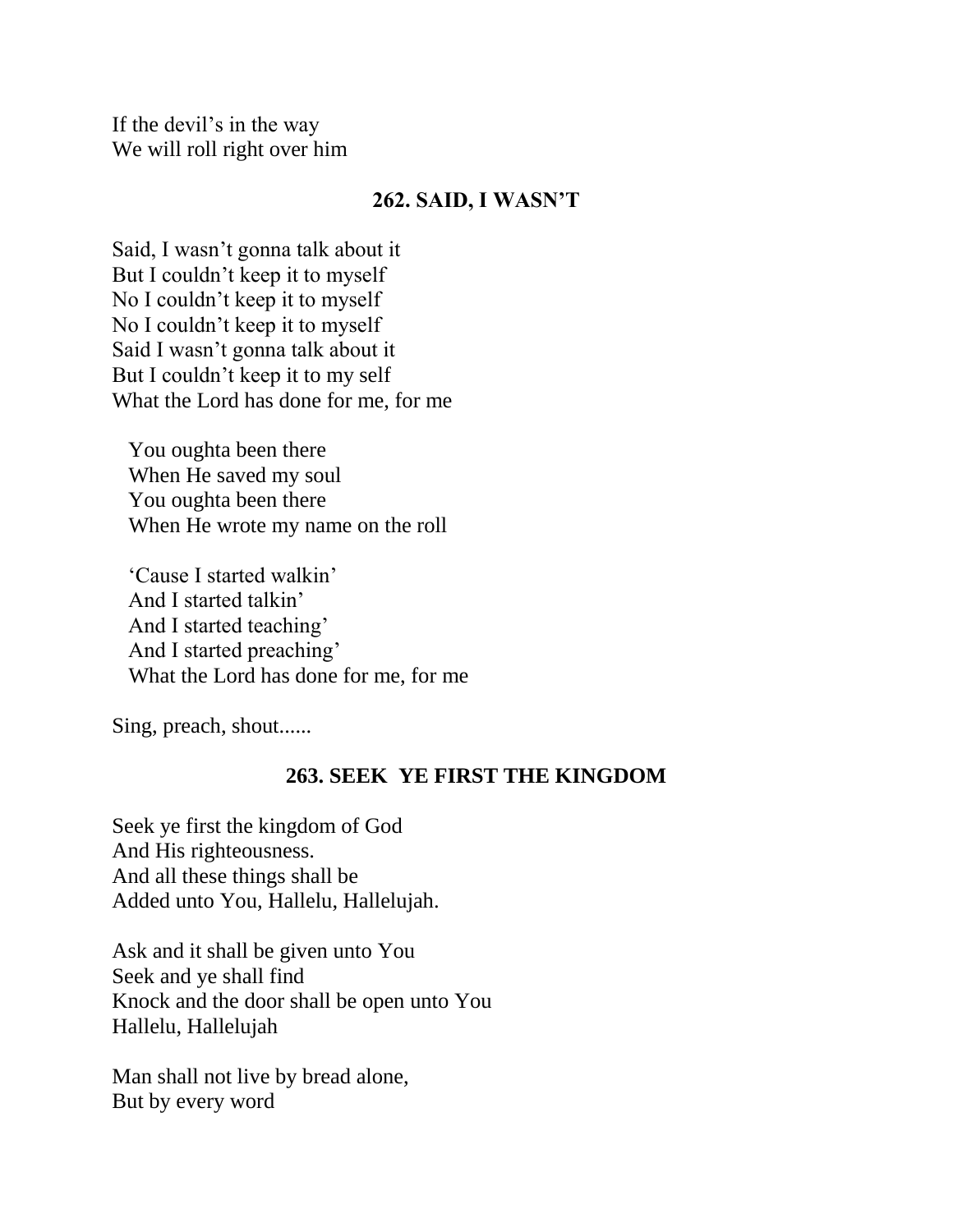That proceed from the mouth of God Hallelu, hallelujah.

## **264. SHOW ME THE WAY**

The woman sat by the well and she cried (4) She cried Oh, Oh,Oh, Show me the way (3) The way to go home.

Zaccheus Climbed Up The Tree.... Jonah Sat In The Whale......... Jesus Hung On The Cross.... [Show Them The Way] Jesus Rose From The Grave...[I Am The Way]

#### **265. SHUT THE DOOR**

Shut the door keep out the devil Shut the door keep the devil in the night Shut the door keep out the devil Light the candle everything is alright

### **266. SIGN ME UP**

Sign me up... for the Christian jubilee. Write My Name... on the roll I've been changed... Since The Lord has lifted me I want to be ready, ready when Jesus comes

### **267. SING AMEN AMEN**

 Sing amen, amen; rejoice amen, amen Glory be to God amen, amen

When the Lord shall come again Let the people sing amen, amen

### **268. SING HALLELUJAH TO THE LORD**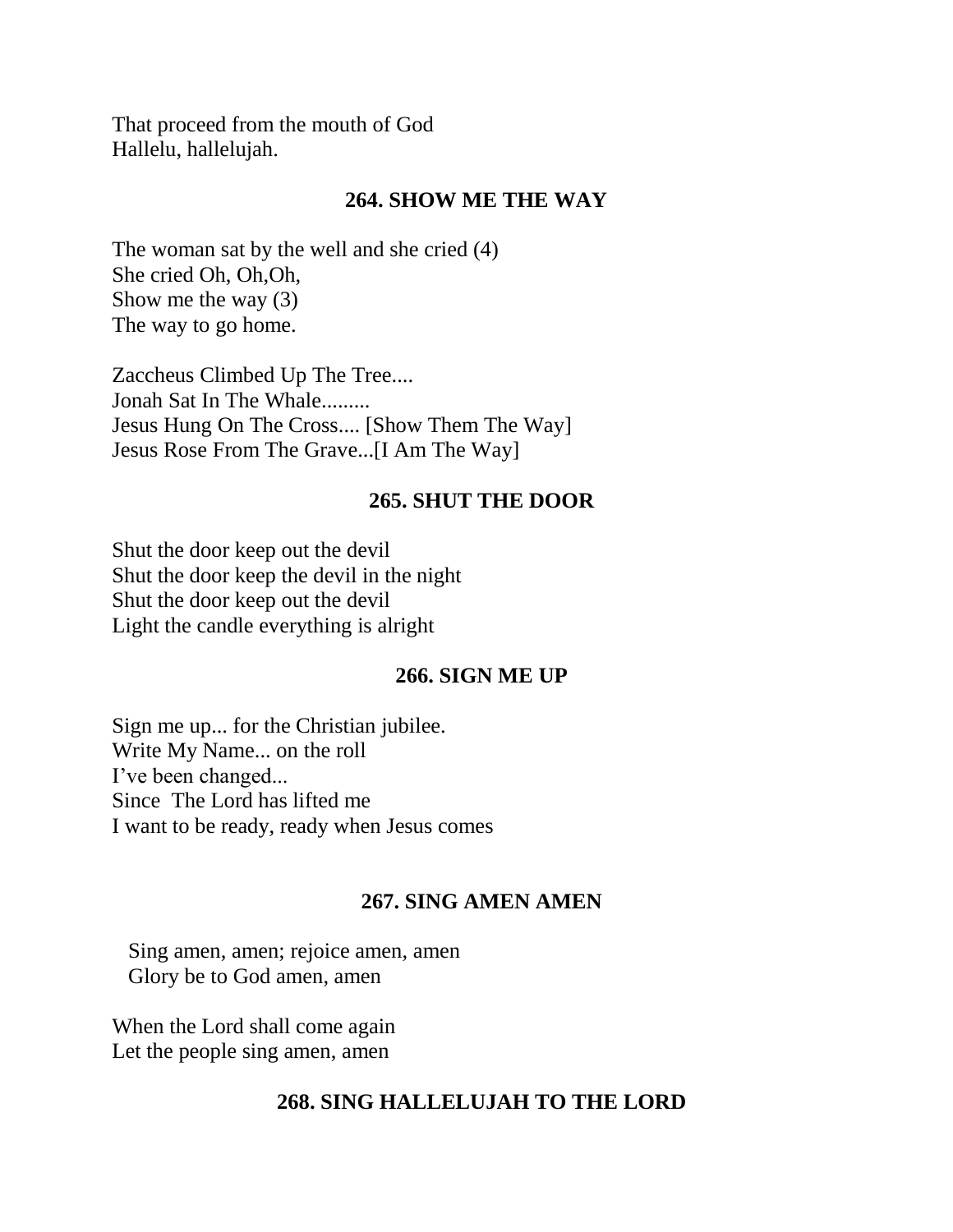Sing hallelujah to the Lord (2) Sing hallelujah (2) Sing hallelujah to the Lord.

Jesus is Lord of Heav'n and Earth.... Jesus is risen from the dead... Jesus is living in His Church..... He's coming back to claim His own.....

Thudhi Hallelujah Paaduvom (2) Thudhi Hallelujah (2) Thudhi Hallelujah Paaduvom

Vegamaai Yesu Varuvaar.... Raajaadhi Raja Yesuthaan....

# **269. SOON AND VERY SOON**

Soon and very soon We are going to see the King  $(3)$ Hallelujah (2) we are going to see the King

No more crying there..... No more dying there.... See my Saviour there.........

Konjam Kaalam Thaan Raajathi Raajanai Kaanuvom (3) Hallelujah (2) Raajadhi Raajanai Kaanuvom

Ini Engum Azhugaiyilai.... ini Engum Maranamillai....

# **270. SPIRIT OF THE LIVING GOD**

Spirit of the living God, fall afresh on me (2) Break me, melt me, mould me and fill me Spirit of the living God, fall fresh on me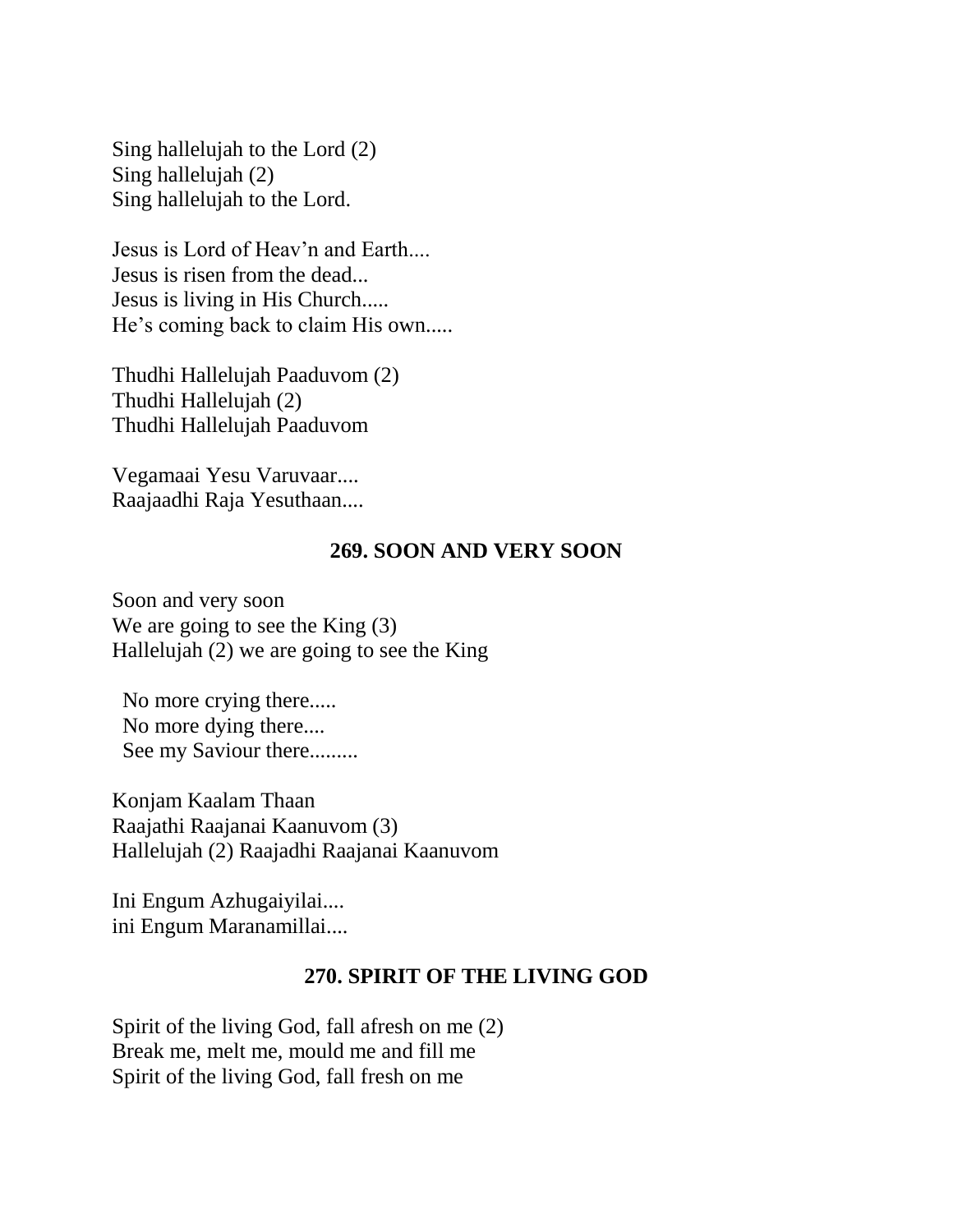Jeevanulla Dhevanin Aaviye Vaarum Norukkum, Vurukkum Vuruvaaki Nirappum Jeevanulla Dhevane Aaviye Vaarum

### **271. STAND UP**

Stand up and bless the Lord our God From everlasting to everlasting (2) Blessed be thy glorious name O Lord Which is exalted above all blessings and praise Blessed be thy glorious name O Lord Which is exalted (2)

Kali Koorndhu Yezhumbi Thudhiyungal Namadhu Dhevan Nithiya Dhevan Kalikoorndhu Yezhumbi Thudhiyungal Sadhaa Kalamum Namadhu Dhevan Avar Thiru Naamam Pugazhpadathakadhu Thothira Thudhigalukkum Melaanadhe Avar Thiru Naamam Pugazhpadathakadhu Vuyarndha Naamam Vunnadha Namam

#### **272. TELL ME WHOSE SIDE**

Tell me who's side are you living on? I'm living on the Lord's side (2) I'm living, living, I'm living on the Lord's side (2)

....Fighting, ....Singing, ....Loving, ....Praying, ....Serving, ....Baptizing

### **273. THANK YOU JESUS**

 *Thank you Jesus, thank you Jesus Thank you Lord for loving me (2)*

You went to Calvary and there you died for me Thank you Lord for loving me (2)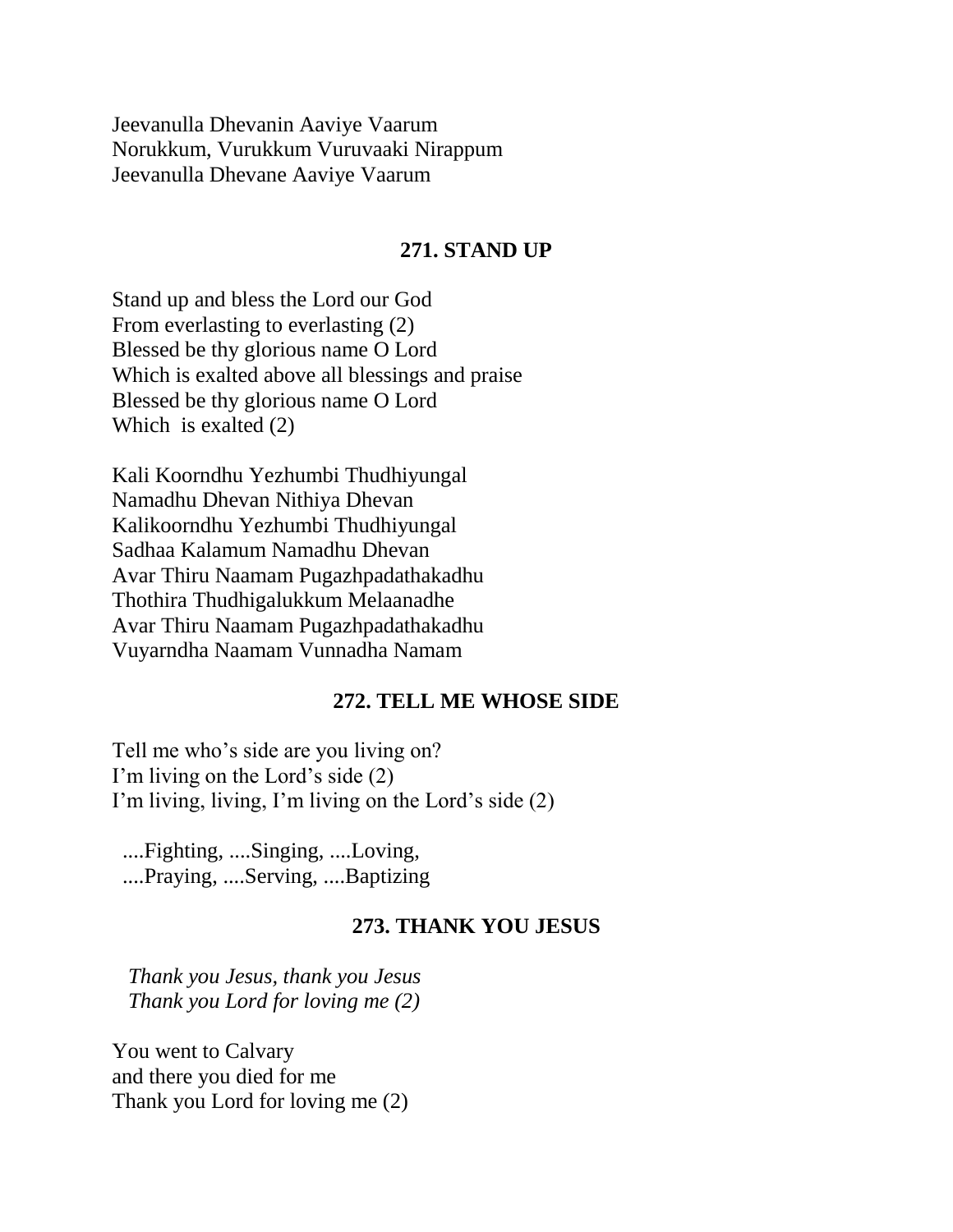You rose up from the grave to me new life you gave Thank you Lord for loving me (2)

You're coming back again and we with You shall reign Thank you Lord for loving me (2)

## **274. THERE IS POWER**

There is power, power Wonder working power In the blood of the lamb There is power, power Wonder working power In the precious blood of the lamb

Vallamai Vundu Vundu Arpudha Vallamai Yesuvin Rathathaal Vallamai Vundu Vundu Arpudha Vallamai Aatukuttiyin Rathathinaal

# **275. THERE'S A FEELING**

There's a feeling in the air That God is everywhere And His resurrection power Is moving in this hour That Jesus might be glorified (2)

Kartharundu Yengengum Yendra Vunarvu Indrengum Vuyirthezhudhalin Vallamai Asaivaadudhe Ivvelai Kirushth Yesu Magimaipadave (2)

# **276. THIS IS THE DAY**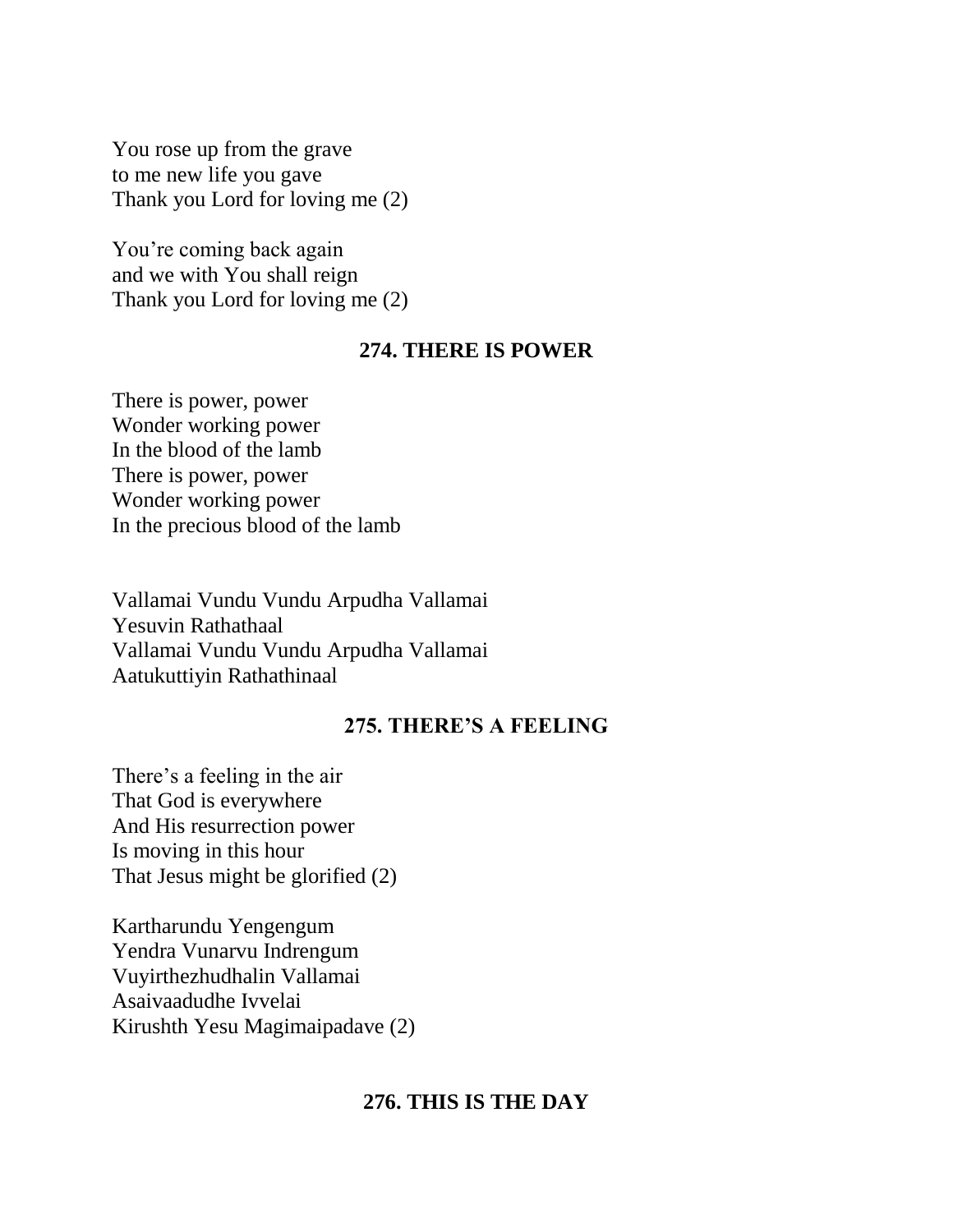This is the day, this is the day That the Lord has made (2) We will rejoice, we will rejoice And be glad in it (2)

This is the day that the Lord has made We will rejoice and be glad in it This is the day, this is the day That the Lord has made.

Indraya Naal Indraya Naal Karthar Thandhittaare (2) Magizhuvom Kalikoorndhiduvom Karthar Thandhittaare (2) Indraya Naal Karthar Thandhittaare Magizhuvom Kalikoorndhiduvom Indraya Naal Indraya Naal Karthar Thandhitaare

### **277. THY LOVING KINDNESS**

Thy Loving Kindness Is Better Than Life (2) My Life Shall Praise Thee Thus Will I Bless Thee I Will Lift Up My Hands In Thy Name I Will Lift Up My Hands In Thy Name (2) My Lips Shall Praise Thee Thus Will I Bless Thee I Will Lift Up My Hands In Thy Name.

Jeevanai Paarkilum Melanadhu Dhevaathi Dhevanin Kirubai Adhu Vudhadugal Thudhikum Vuyirullavaraikum Vundhan Naamam Vuyarthiduven Yendhan Kaigal Vuyarthiduven Vundhan Naamam Vuraithidhuven Vudhadugal Thudhikum Vuyirullavaraikum Vundham Naamam Vuyarthgiduven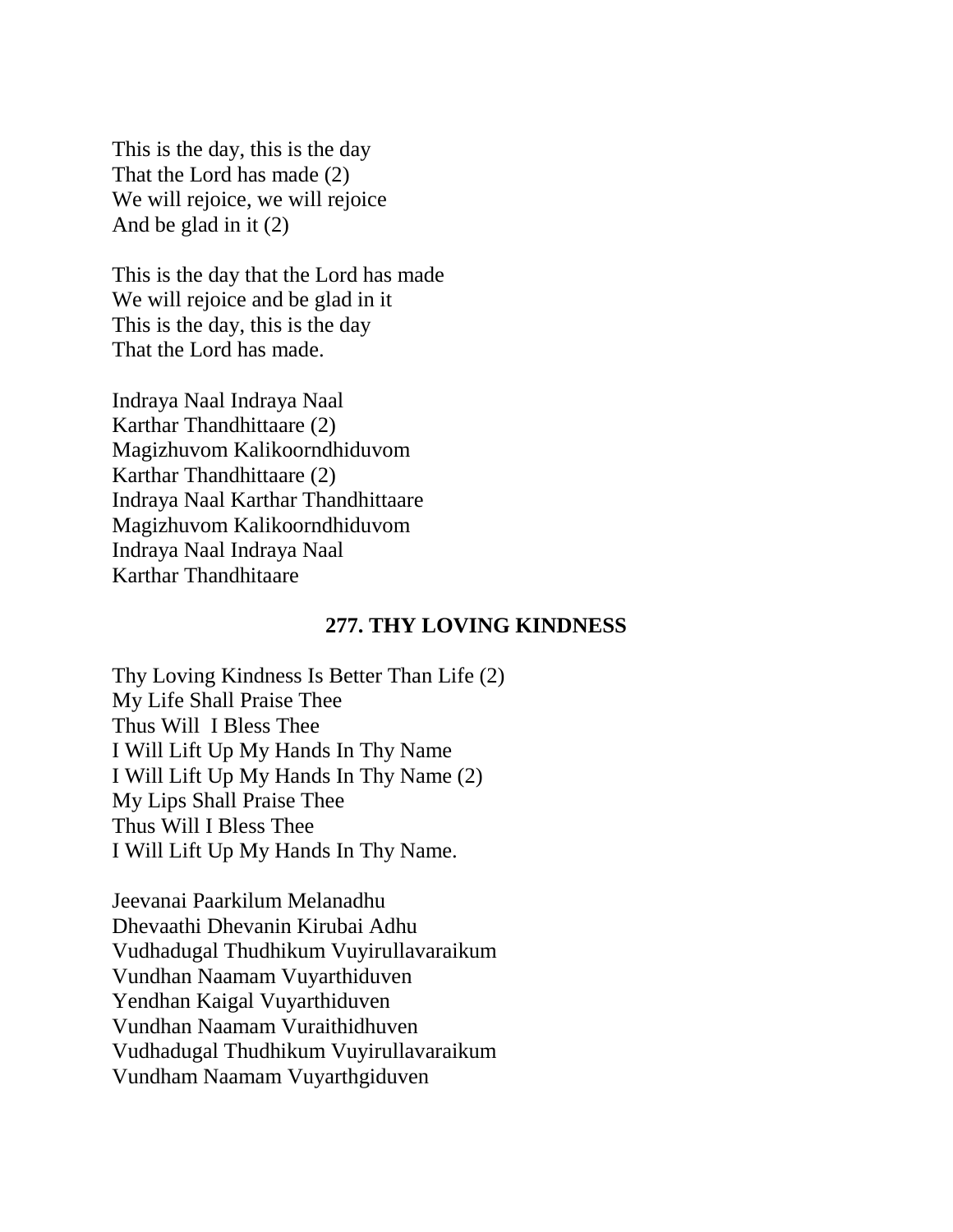### **278. TO BE LIKE JESUS**

To be like Jesus (2) All I ask is to be like him All through life's journey from earth to glory All I ask is to be like Him

Love...., Pray...., Serve....,

### **279. TROUBLES IN MY WAY**

Troubles in my way gonna pray sometime(2)

 *Don't you know that Jesus.. is gonna fix it Only Jesus... is gonna fix it My sweet Jesus... is gonna fix it After a while*

Sing, smile, laugh....

### **280. TRUST IN THE LORD**

Trust in the Lord and don't despair He is a friend so true No matter what your troubles are Jesus will see you through Sing when the day is bright Sing through the darkest night Every day, all the way Let us sing, sing, sing.

Yesuvai Nambu Soraadhe Thetruvaar Vunmayai Kashta Nashtangal Yethilum Neekuvar Vunmaiyaai Yinbamum Thunbamum Serndhu Vandhaalume Yeppodhum Yennaalum Paadi Kalippom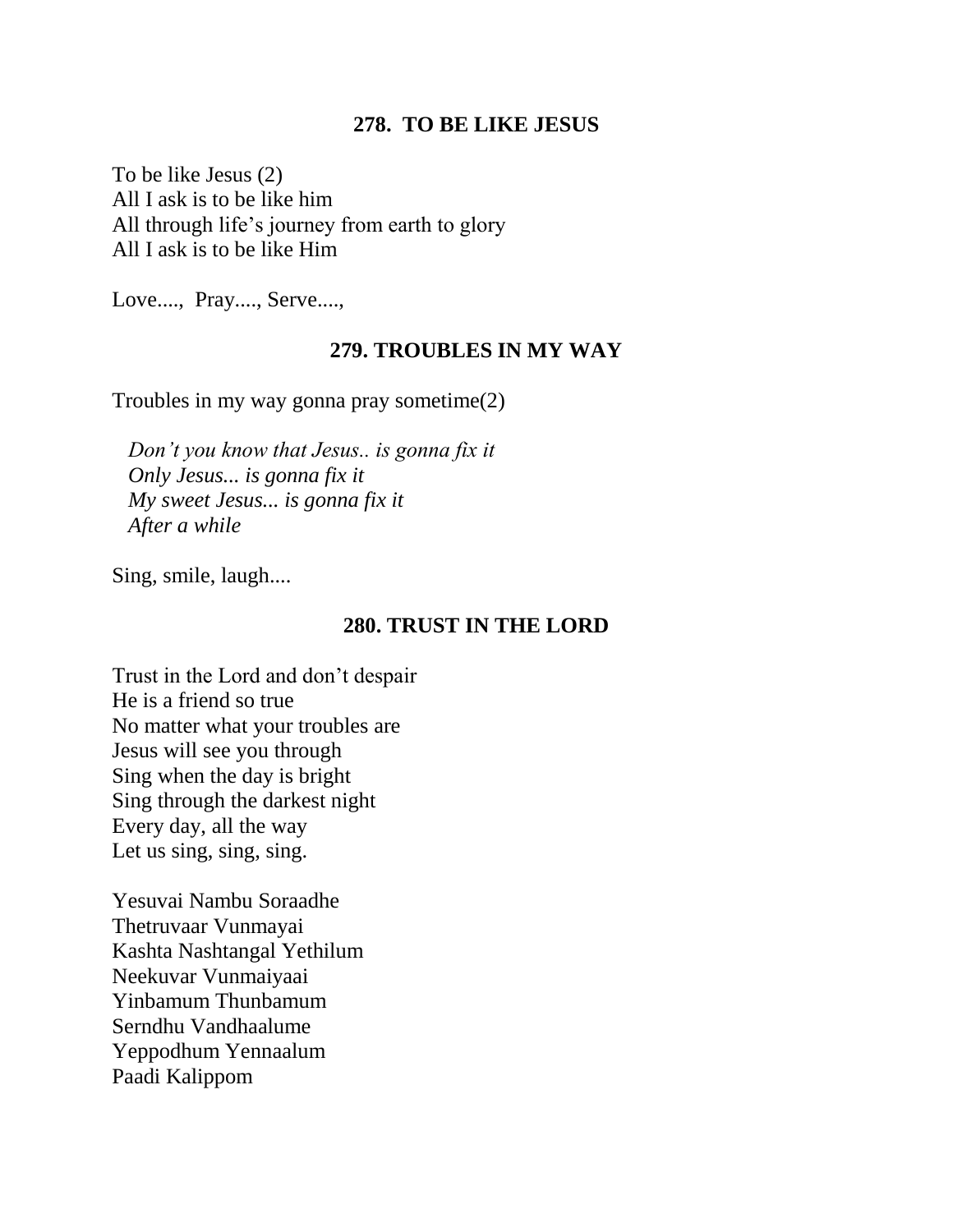## **281. UNTO THEE O LORD**

Unto thee O Lord, do I lift up my soul (2) O my God, I trust in Thee, Let me not be ashamed Let not my enemies triumph over me.

Teach me Thy paths, Thy paths O Lord.... Show me Thy way, Thy ways O Lord.... Remember not, the sins of my youth.... Let none that wait, on thee be ashamed....

### **282. WE BRING SACRIFICE**

We bring sacrifice of praise Into the house of the Lord (2) And we offer unto to You The sacrifices of thanks giving And we offer unto You The sacrifices of joy

### **283. WE FALL DOWN**

We fall down we lay our crowns At the feet of Jesus The greatness of mercy and love At the feet of Jesus

 *We cry holy holy holy (3) Is the lamb*

Paninthu Vum Patham Vizhunthu Vunthan Namathai Vuyarthiduven Kirubaiyum Anbum Nirainthavar Vunthan Naamathai Vuyarthiduven

 *Neerey Thooyar Thooyar Thooyar (3) Enrenrumey*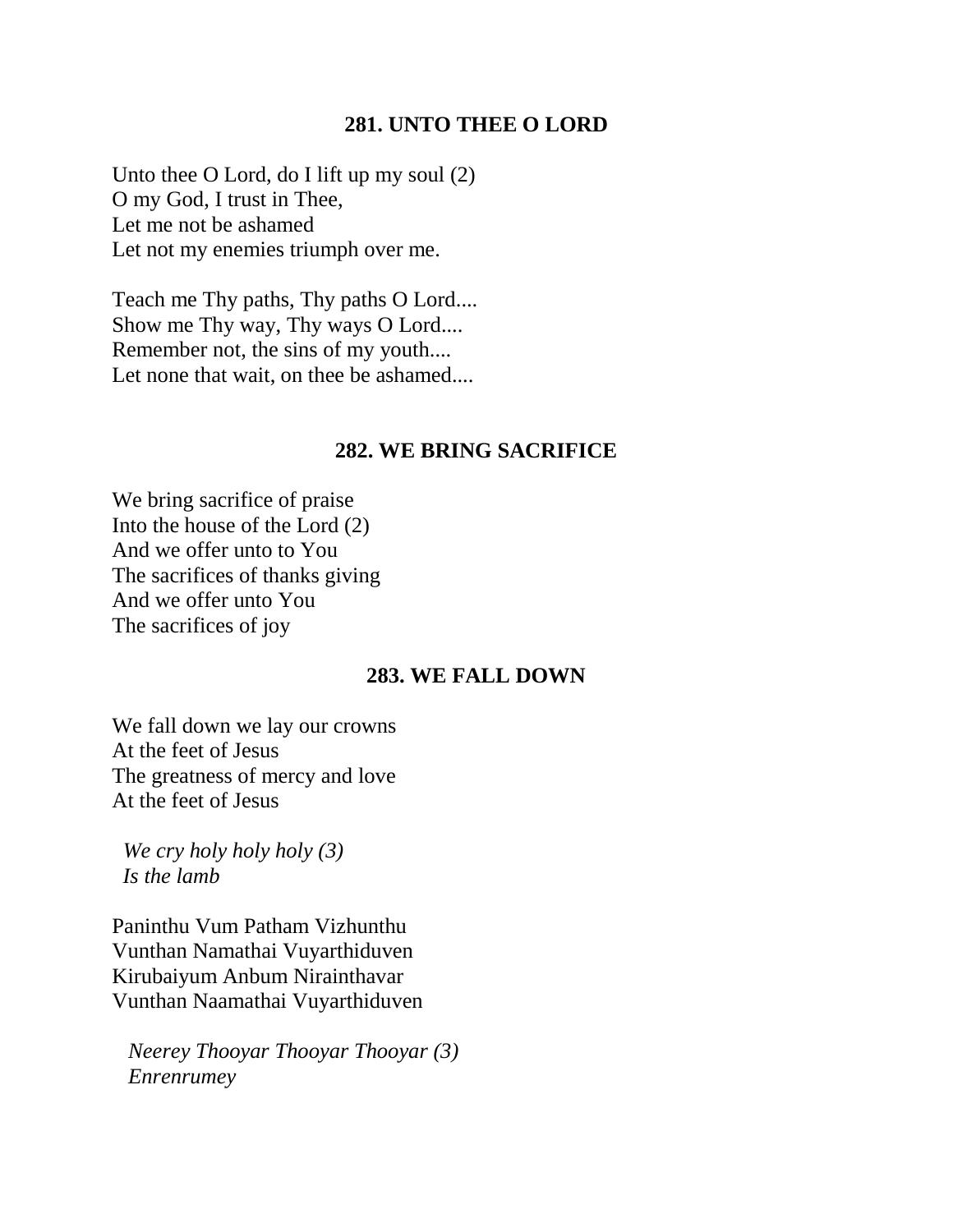### **284. WE WILL WALK**

 And we will walk in the presence of the Lord *In the land of the living.*  And we will dance in the presence of the Lord In the land of the living

Praise the Lord, all you servants of the Lord Praise his name who is on high. From the rising to the setting of the sun Should the Lord, our God, be praised.

Above all nations is the kingdom of the Lord Above the heavens is his glory; Enthroned on high, who is like our God, Looking on the earth below?

## **285. VUMMAKKUTHAN AARATHANAI**

*(L)Vudaiththu Vuruvakkum En Dhevane Vumukkuthan Aarathanai*(2) *(A) Vudaiththu Vuruvakkum En Dhevane Vumukkuthan Aarathanai*(2)

 *We worship you O Lord We magnify you O Lord We glorify you Lord We adore you O Lord*

*(L)Thudhikku Paathirare Vumukkuthan Aarathanai (A)Thudhikku Paathirare Vumukkuthan Aarathanai (L)Thudhikalin Vunnathare Vumukkuthan Aarathanai (A)Thudhikalin Vunnathare Vumukkuthan Aarathanai*

*(L)Potratharkuriyavare*  We worship you O Lord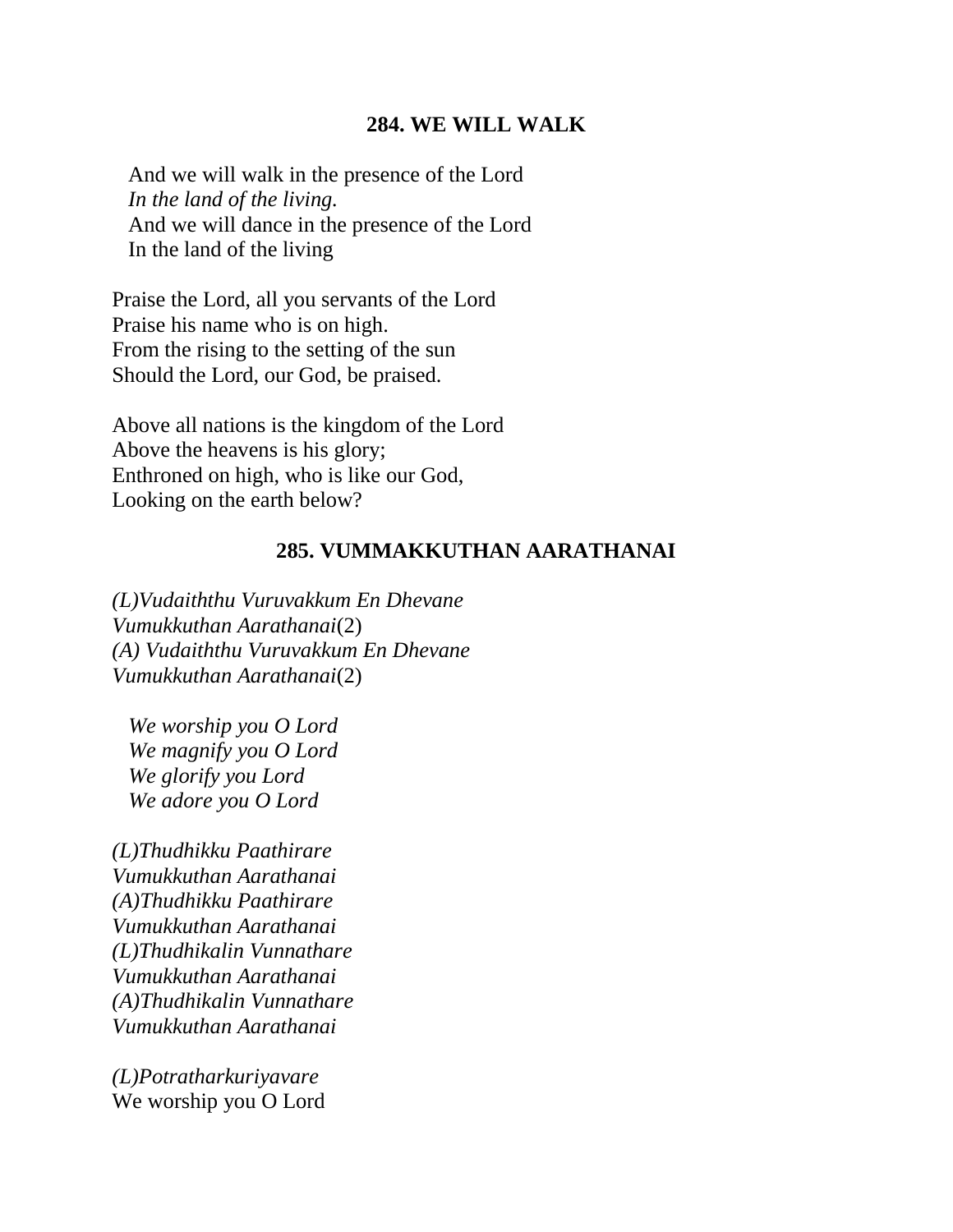*(A)Potratharkuriyavare* We worship you O Lord *(L)Thudhigalin Vunnathare* We magnify you O Lord *(A) Thudhigalin Vunnathare* We magnify you O Lord

#### **286. WELL I WOKE UP**

Well I woke up this mornin' with my mind (where was our mind?) Set it on Jesus (3) Hallelu (Hallelu) (2) Hallelujah And when my mind's on the light I know my precious Jesus loves me And I love Him

Preaching and teaching.... Singing and praying.....

### **287. WE'LL NOT BE DEFEATED**

We'll not be defeated (2) We'll not be defeated any more Jesus Christ God's only son Fought the battle and He won We'll not be defeated anymore

We'll not be defeated (2) We'll not be defeated anymore Since the Holy Ghost came in Gave us power over sin We'll not be defeated anymore.

Tholvi Yenakillaye (2) Tholvi Enrum Yenakillaye Dheva Maindhan Yesuve Yuthathil Yenakku Jeyam Thandhaar Tholvi Yendrum Yenakillaye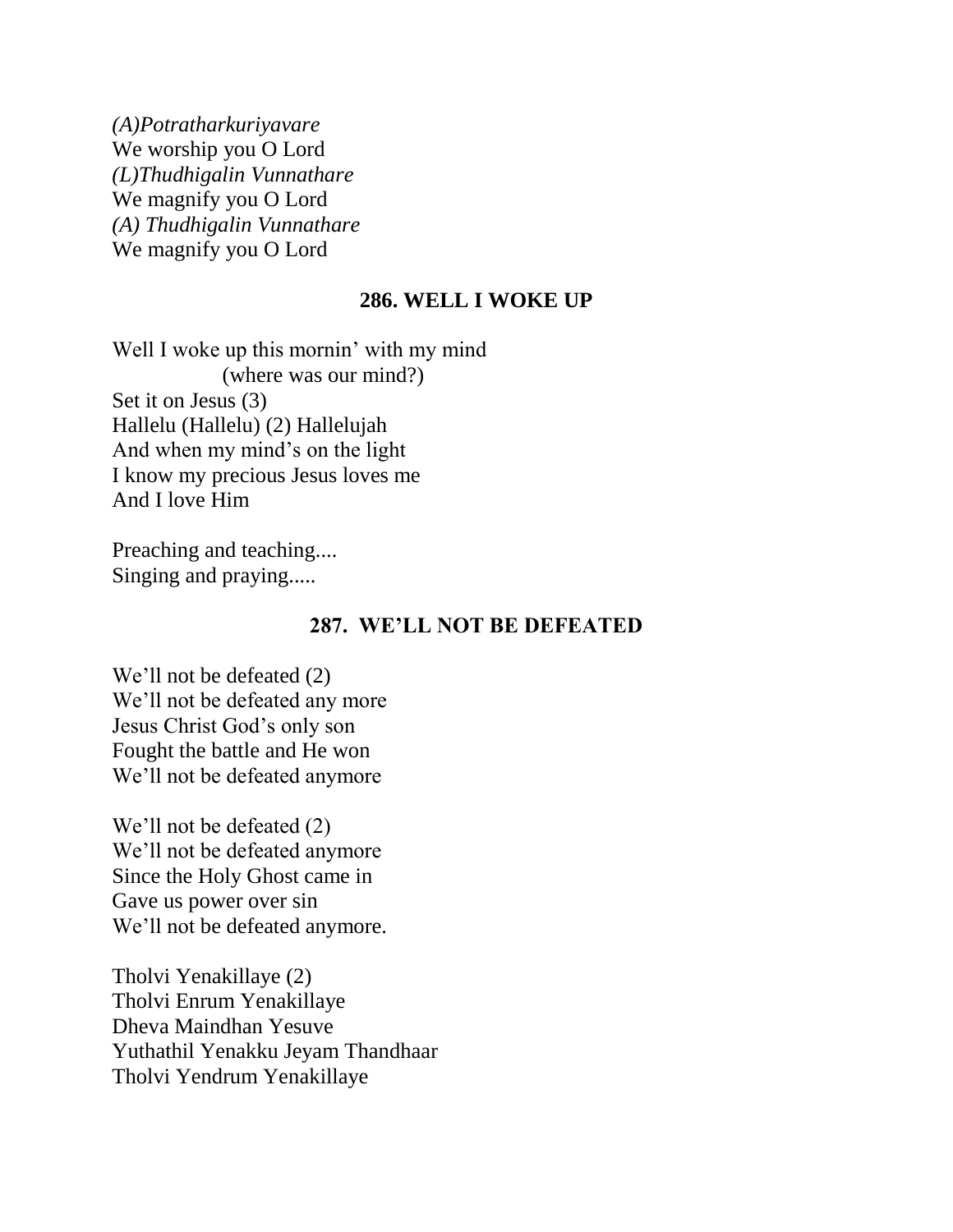Tholvi Yenakillaye (2) Tholvi Yendrum Yenakillaiye Aaviyin Vallamai Niraivile Paavathin Meedhu Jeyam Thandhaar Tholvi Yendrum Yenakillaye

### **288. WELL SIGN ME UP**

Well, sign me up... For the Christian jubilee O write my name.... On the roll Well, I've been changed... Since the Lord has lifted me. O Lord I want to be ready Ready when Jesus comes.

### **289. WE'RE CROSSING OVER**

We're crossing over... One by one We're moving on.... To the setting sun Don't let him catch ya...With your work undone We're crossing over.... One by one

Go share your faith.... Go make disciples.... Go love the brothers.... Go baptizing.....

### **290. WHAT A MIGHTY GOD**

What a mighty God we serve (2) Heaven and earth adore him Angles bow before him What a mighty God we serve

Valla Dhevanai Thudhithiduvom (2) Boomiyum Aagaayamum Thoodhargal Vangidum Valla Dhevanai Thudhithiduvom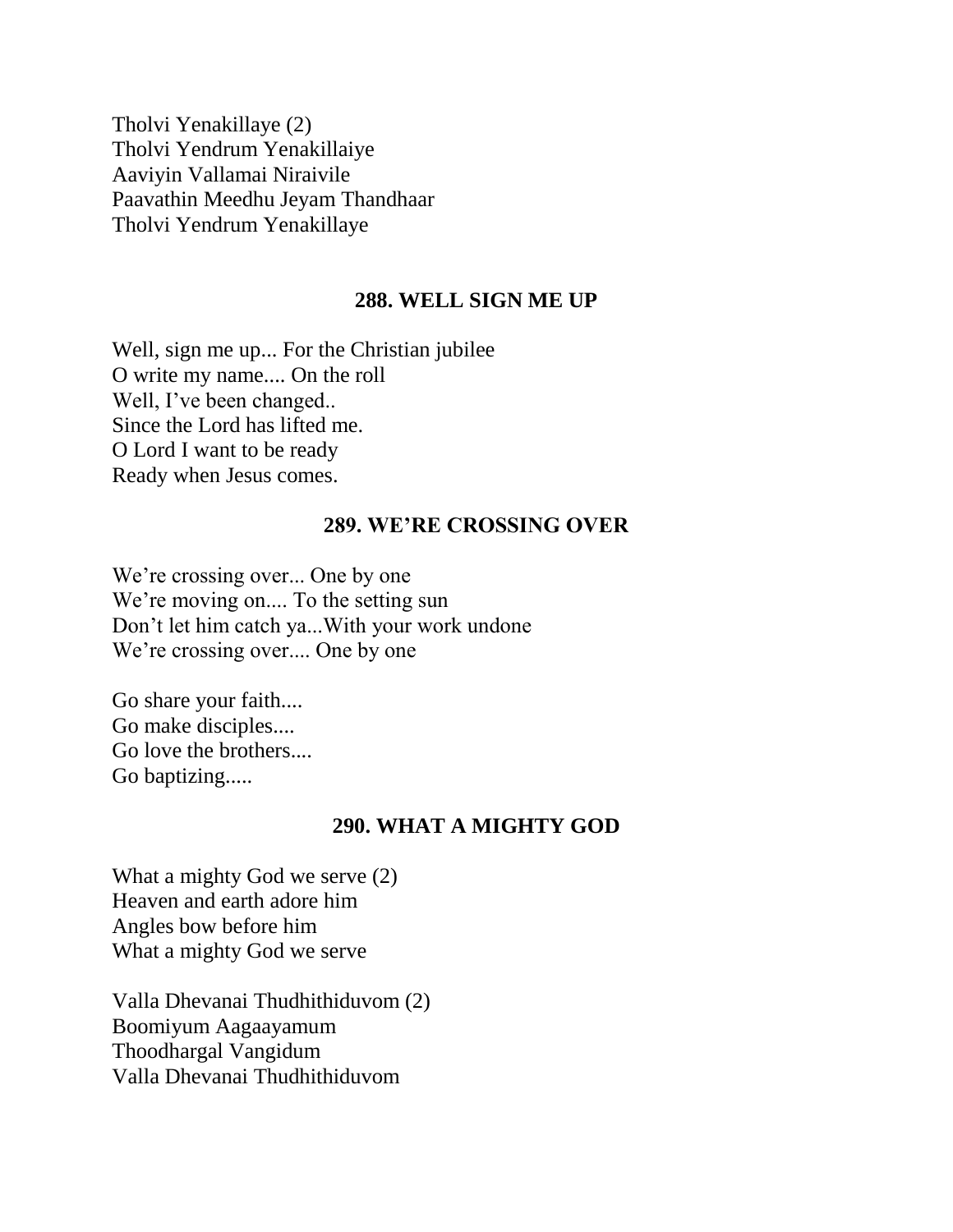## **291. WHEN THE SPIRIT OF LORD**

When the spirit of the Lord is with in my heart I will sing like David sang (2) I will sing (2) I will sing like david sang (2)

I will fight like Joshua fought... I will preach like Peter preached... I will pray like Elijah prayed... I will love like Jesus loved....

Yen Vullathile Dheva Aaviyirundhaal Naan Thaavidhai Pola Paaduven Paaduven (2) Naan Thaveedhai pola Paaduven (2)

....Yeliyaavai Pola Jebippen ....Pedhuruvai Pola Pesuven .... Yesuvai Pola Nesippen

# **292. WHO IS LIKE THE LORD**

Who is like the Lord; There is no one Who is like the Lord; He is strong and mighty Who is like the Lord; He is worthy Stand up and give him the praise

Praise the Lord (2) Our God is worthy of glory From the rising of the sun To its going down The name of the Lord is to be praised

Stand up and praise Him And give Him the glory (3) Our God is worthy of praise Who is like the Lord

## **293. WON'T IT BE A TIME**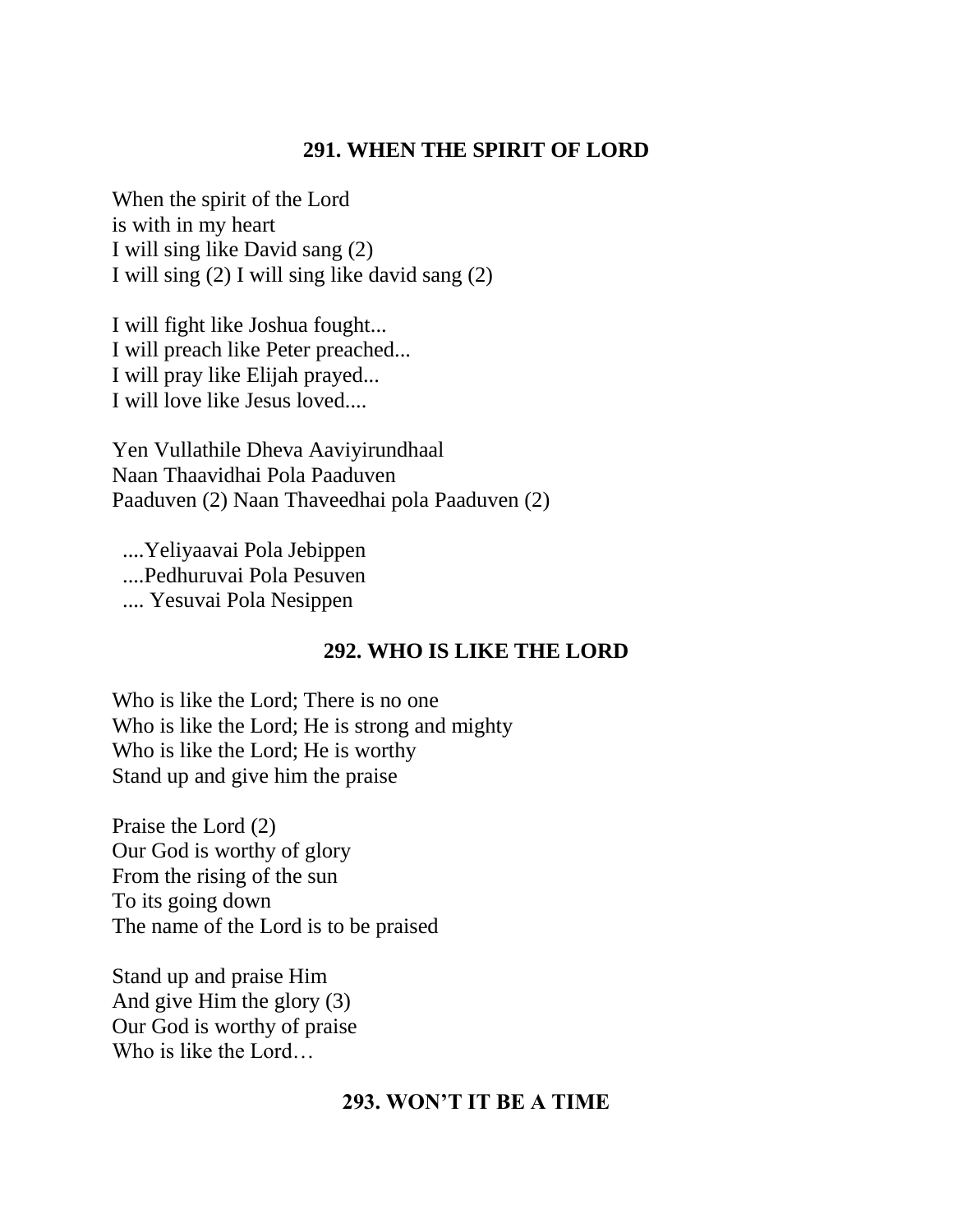Won't it be a Time when we get over younder (3) O won't it be a time.

Sing and shout and dance all around.... Preach and teach, baptize at the beach..,

# **294. YESU AZALI AWA**

Yesu azali awa *(Jesus is here) (2)* Yesu azali awa na biso *(Jesus is here with us ) (2)*

Alleluia, alleluia Alleluia na Yesu *(Alleluia to the Lord) (2)*

Biso toko komo kuna *(We are going there) (2)* Biso toko komo kuna na lola *(We are going there to heaven)*

My Lord Jesus is the same (2) My Lord Jesus is the same everyday

# **295. YOU ARE IN CONTROL**

You are my shepherd, I have no needs You lead me by peaceful streams And you refresh my life

You hold my hand and you guide my steps I could walk through the valley of death And I won't be afraid

 *Because you are in control You are in control(3)*

You cause everything to work together You truly have a sovereign plan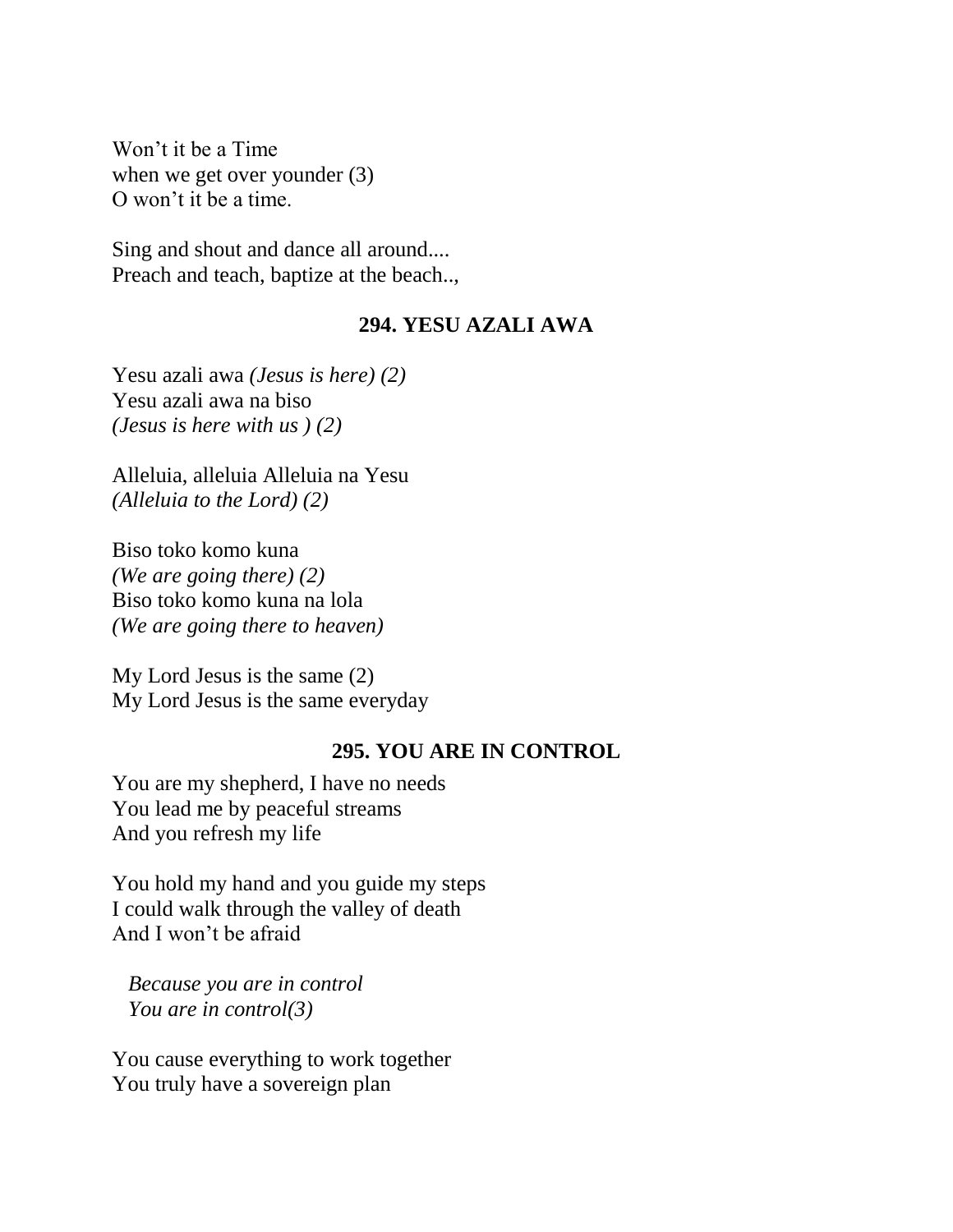And you know who I am And you made who I am And you love who I am

## **296. YOU ARE MY ALL IN ALL**

You are my strength when I am weak You are the treasure that I seek You are my all in all Seeking You as a precious jewel Lord, to give up I'd be a fool You are my all in all

Taking my sin, my cross, my shame Rising up again I bless Your name You are my all in all When I fall down You pick me up When I am dry You fill my cup You are my all in all

 *Jesus, Lamb of God Worthy is Your name*

# **297. YOU ARE THE HEROES OF FAITH**

 You are the salt of the earth You are the light of the world If you let your light shine before men You are the heroes of faith

Put on the full armor of God, stand firm Let's fight the good fight of faith, be strong By faith we can overcome world, be bold You are the heroes of faith.

## **298. YOU ARE THE MASTER OF ALL**

You're the Master of all creation Protector, Preserver, Almighty Our hearts are filled with praises of Thee